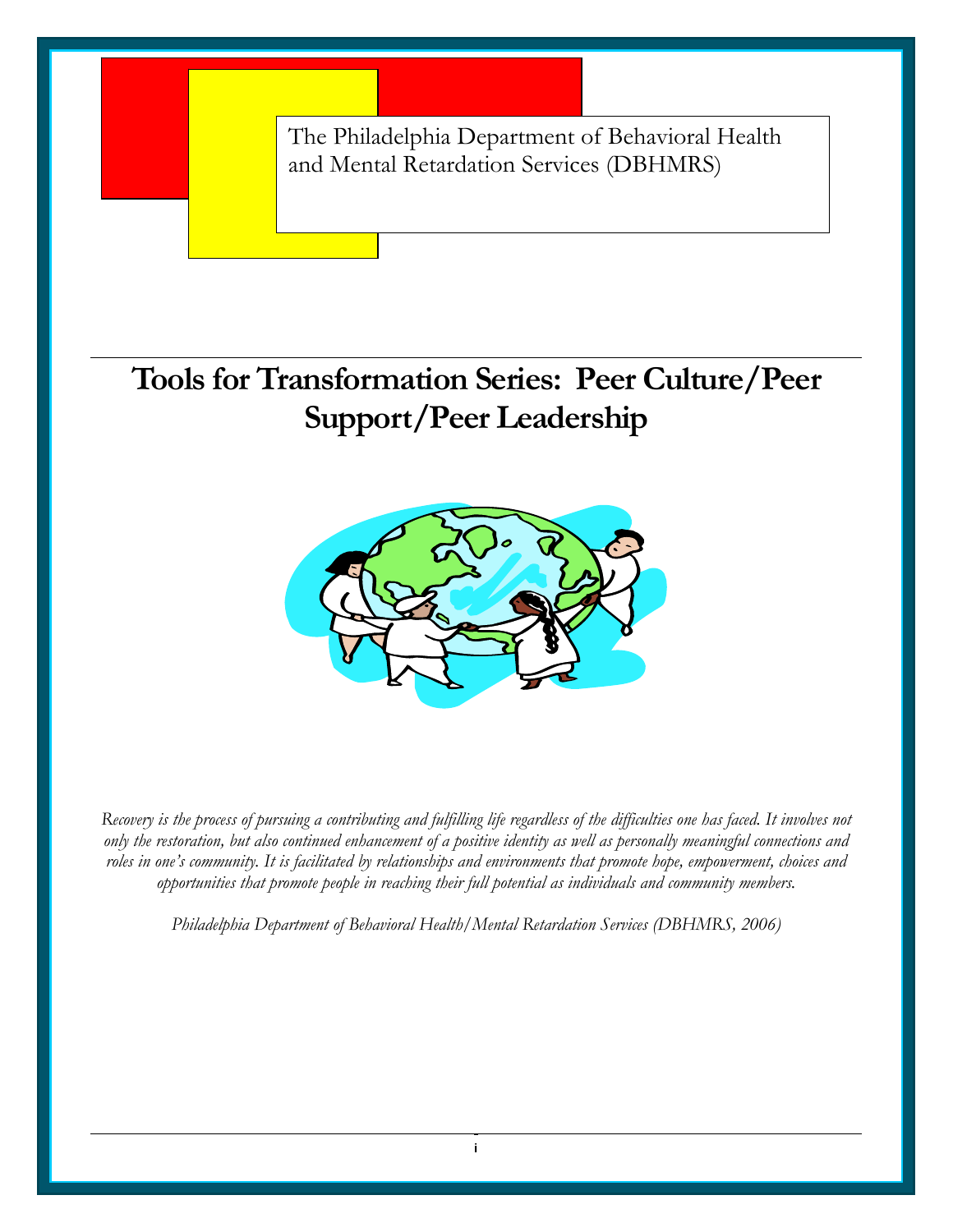The Philadelphia Department of Behavioral Health and Mental Retardation Services (DBHMRS) Arthur C. Evans, Jr., Ph.D., Director

# **Tools for Transformation Series: Peer Leadership Authorship page**

This Peer Leadership resource packet was authored by Joan Kennerson King, RN, MSN, CS; Ijeoma Achara-Abrahams, PsyD; Thomas O'Hara, MSW; Jeff Shair and Seble M. Menkir, M.A.

Important guidance and input was provided by Nikena Tillman Warner, Director of DBH/MRS Management Services; Michelle Khan, M.Ed.; William L. White, M.A.; Norma Hagwood and Ellen Faynberg, Psy.D.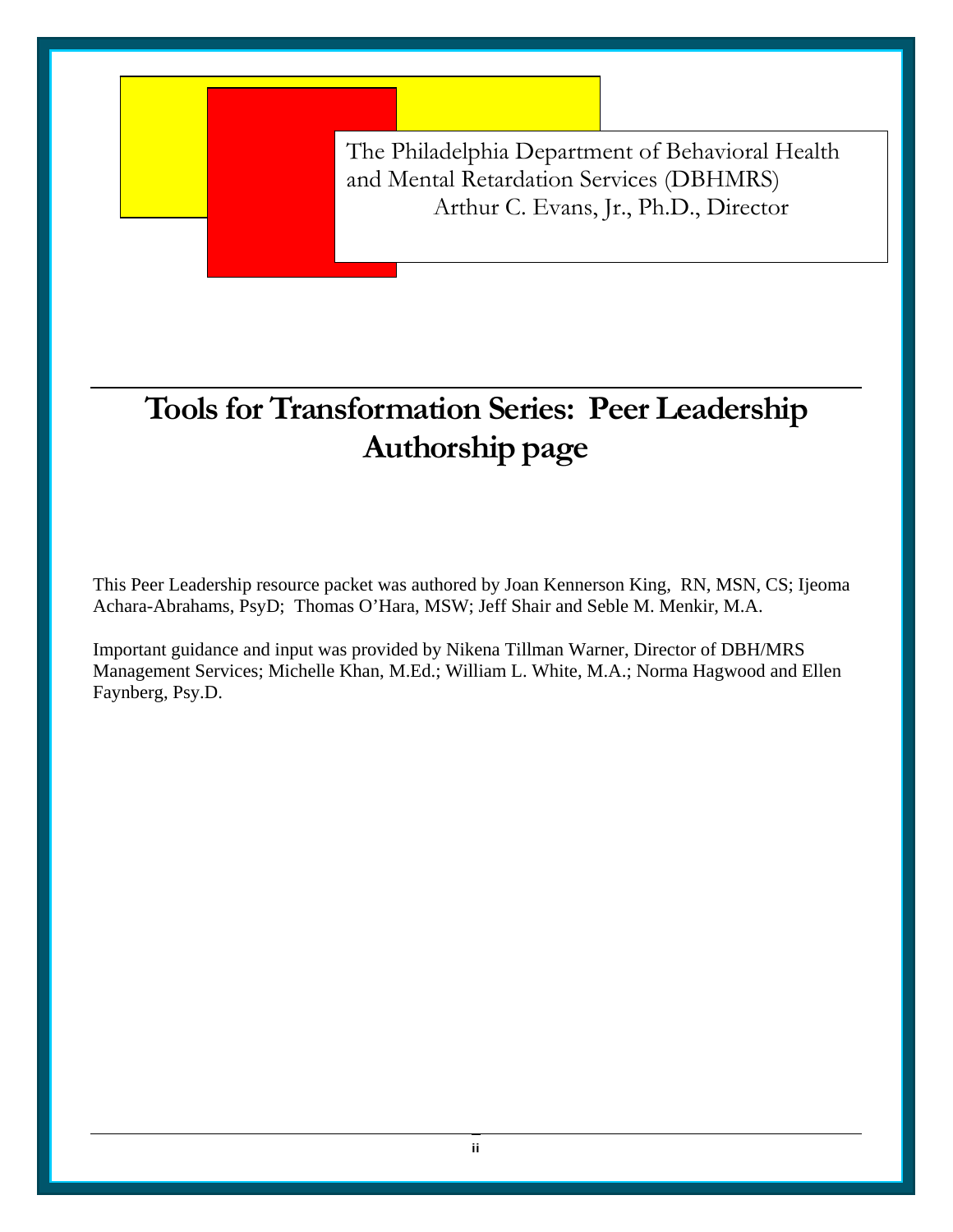# **Table of Contents**

| <b>Section</b>                                          | <b>Page Number</b> |
|---------------------------------------------------------|--------------------|
| Introduction                                            | $4 - 5$            |
| Peer Leadership Concept to Practice Paper               | $6 - 8$            |
| Peer Leadership Document for People in Recovery         | $9 - 10$           |
| Peer Leadership/Peer Support/Peer Culture Definition    | 11                 |
| Peer Leadership Provider Checklist                      | $12 - 15$          |
| Person in Recovery Working with Provider Checklist      | 16-19              |
| Person in Recovery Assessing One's own Daily Activities | $20 - 21$          |
| <b>DBHMRS</b> Staff Checklist                           | $22 - 24$          |
| Resource List                                           | $25 - 27$          |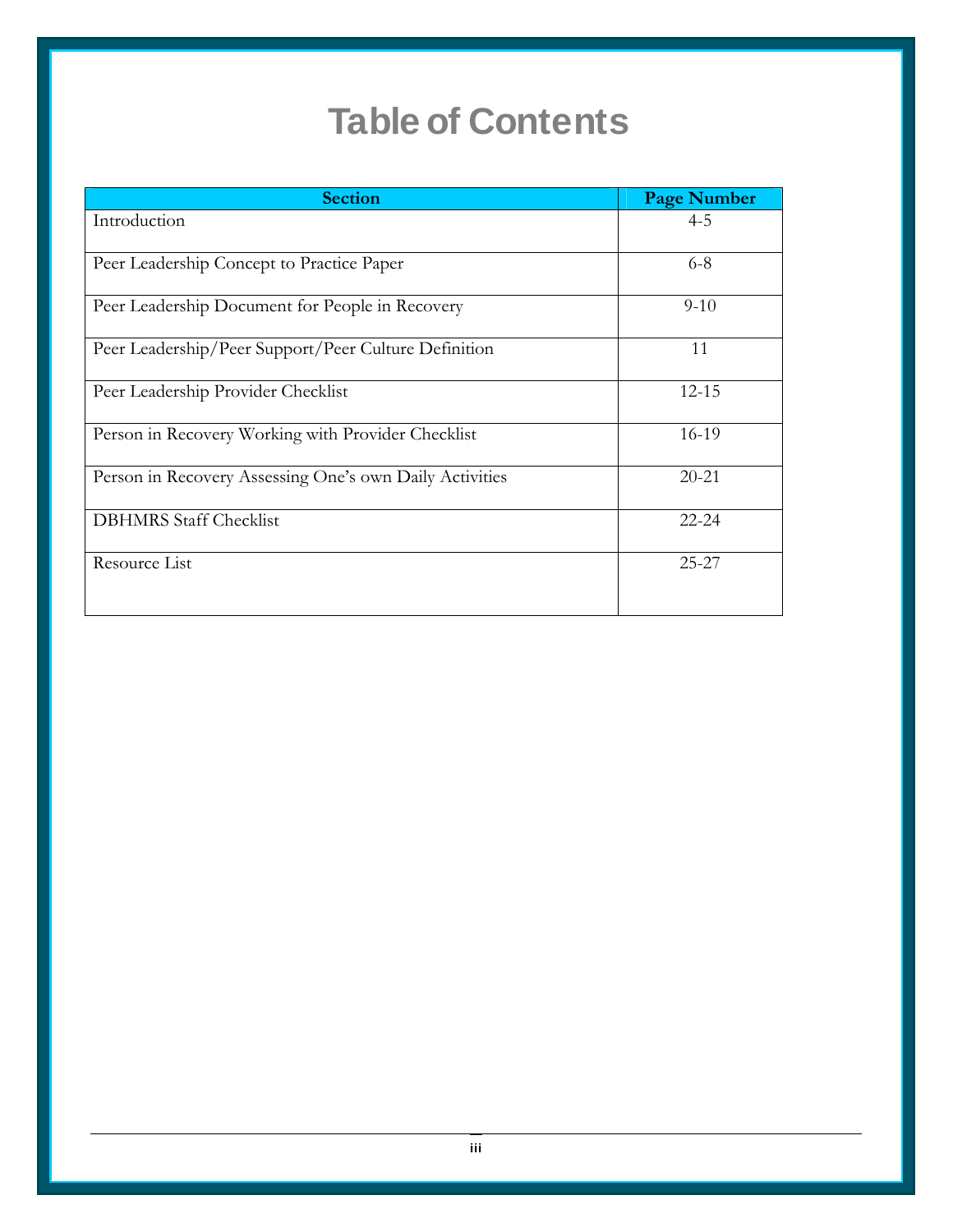## **Introduction**

Creating a recovery‐oriented system of care is a top priority of the Philadelphia Department of Behavioral Health and Mental Retardation Services (DBH/MRS). A recovery‐oriented system is committed to supporting people in moving beyond their problems and challenges to develop a full and meaningful life in the community. This process involves discovering the hopes and dreams of people, who have experienced mental health and/or substance use issues, and using the assets of these individuals, their families and the community to achieve these hopes and dreams. It is grounded in the evidence that people impacted by such behavioral health issues can successfully achieve long-term recovery. In a recovery-oriented system of care, the thoughts and ideas of individuals and family members in recovery are taken seriously; service providers assertively include people in recovery and their families (as defined by the person) in making decisions. Each individual is treated as a whole person (body, mind and spirit) and in the context of his/her culture.

This document is one of a series of resource packets produced by the DBH/MRS to provide tools and a greater *understanding of key recovery concepts for persons in recovery, family members, service providers and DBH/MRS staff as part of the Philadelphia DBH/MRS Recovery Transformation.*

Each packet in the Tools for Transformation series focuses on a system transformation priority area that has been identified as important by numerous stakeholders in the system. During the next 12 months, these priority areas will be the focus of our recovery transformation. Other resource packet topics include:

- recovery planning/person directed planning,
- family inclusion and leadership,
- holistic care,
- partnership,
- quality of care.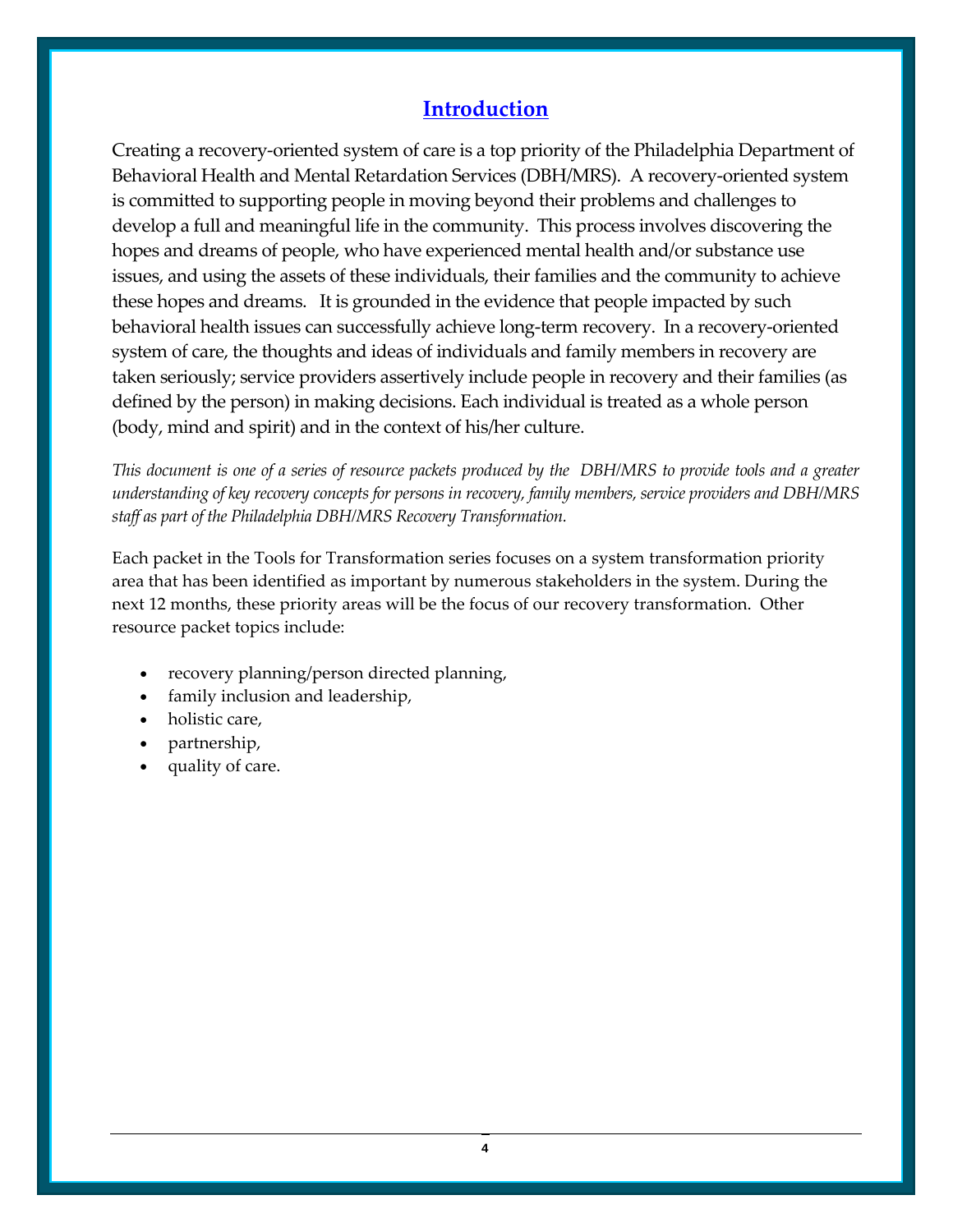#### **Each packet has:**

- Information for persons in recovery, providers, and DBHMRS staff about the priority area;
- A self assessment checklist for providers that lets them evaluate their own practice in the topic area;
- A similar checklist for people in recovery to think about ways their provider is supporting them in this area and to develop ideas about other ways that support could be given;
- A checklist for people in recovery to explore how they are doing in the area and to get some new ideas for ways they could take more steps in their own recovery;
- A checklist for DBH/MRS staff that lets them evaluate their practices in a priority area; and
- A resource list with information that can be obtained through websites, books and articles.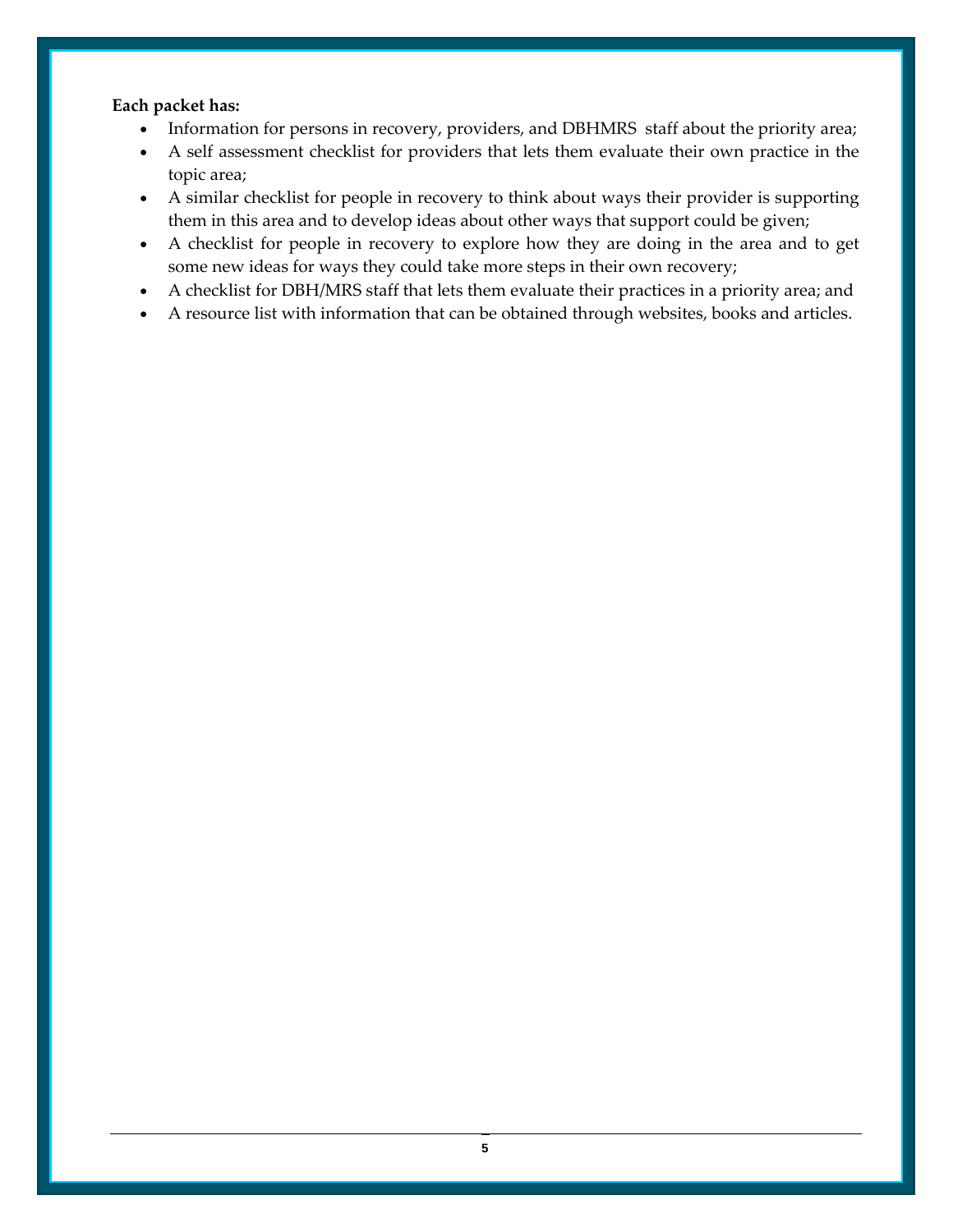#### **Peer Culture/Peer Support/Peer Leadership**

#### **Concept to Practice Paper**

Of the many shifts required to move to a recovery oriented system, understanding and elevating the role of the person in recovery is perhaps the most critical. Many provider organizations as well as departments of DBH/MRS have been working within a Recovery oriented framework for some time. It is essential that we recognize this work, celebrate it and continue to learn and grow together. At the heart of a recovery oriented system is the belief (supported by a growing body of scientific research) that people with serious mental health issues and substance use disorders can and do recover, that people in recovery can provide vital support to each other in achieving longterm recovery, and that they can also play important roles in designing, delivering, and evaluating services. A growing number of programs and organizations are harnessing the power of peer support through the development of strong peer cultures and assertively linking consumers to local communities of recovery.

In a recovery oriented program and system, the unique contribution of each person is recognized. The person receiving services is seen as the expert in their own lives. The provider is seen as a person with expertise based on training and experience. Their relationship is a partnership between two or more people who recognize and respect the unique contribution that each brings to the table and who work together to develop solutions, approaches and plans.

The current increase in interest in peer support mirrors changes that have been taking place in physical health care and substance abuse care for many years. The critical importance of the lived experience of "survivors" of breast, prostate, colon cancer, of gastric bypass, of open heart surgery, stroke and substance abuse issues has become an accepted and vital part of the healthcare system. While the role of the medical team is obviously essential, most individuals faced with challenging medical issues such as these, also gain strength from hearing the wisdom and hope from others who have been faced with similar challenges. The stories of survival and success that those with lived experience bring, does not take away from the needed expertise of the physician, nurse, social worker, clinician, but rather supplement it. This assumes that with appropriate support the person in recovery can and will assume responsibility for their own healthcare.

The movement toward "patient responsibility" is a greater leap in behavioral health because of the long standing and deeply held stigma and prejudice that exists in society toward those with substance use and mental health issues. This stigma exists in society as a whole, in the behavioral health system, and in many cases is internalized in the person who is receiving services. The healing partnership works at all levels to identify and erase this stigma that holds all participants in the system back from their full potential.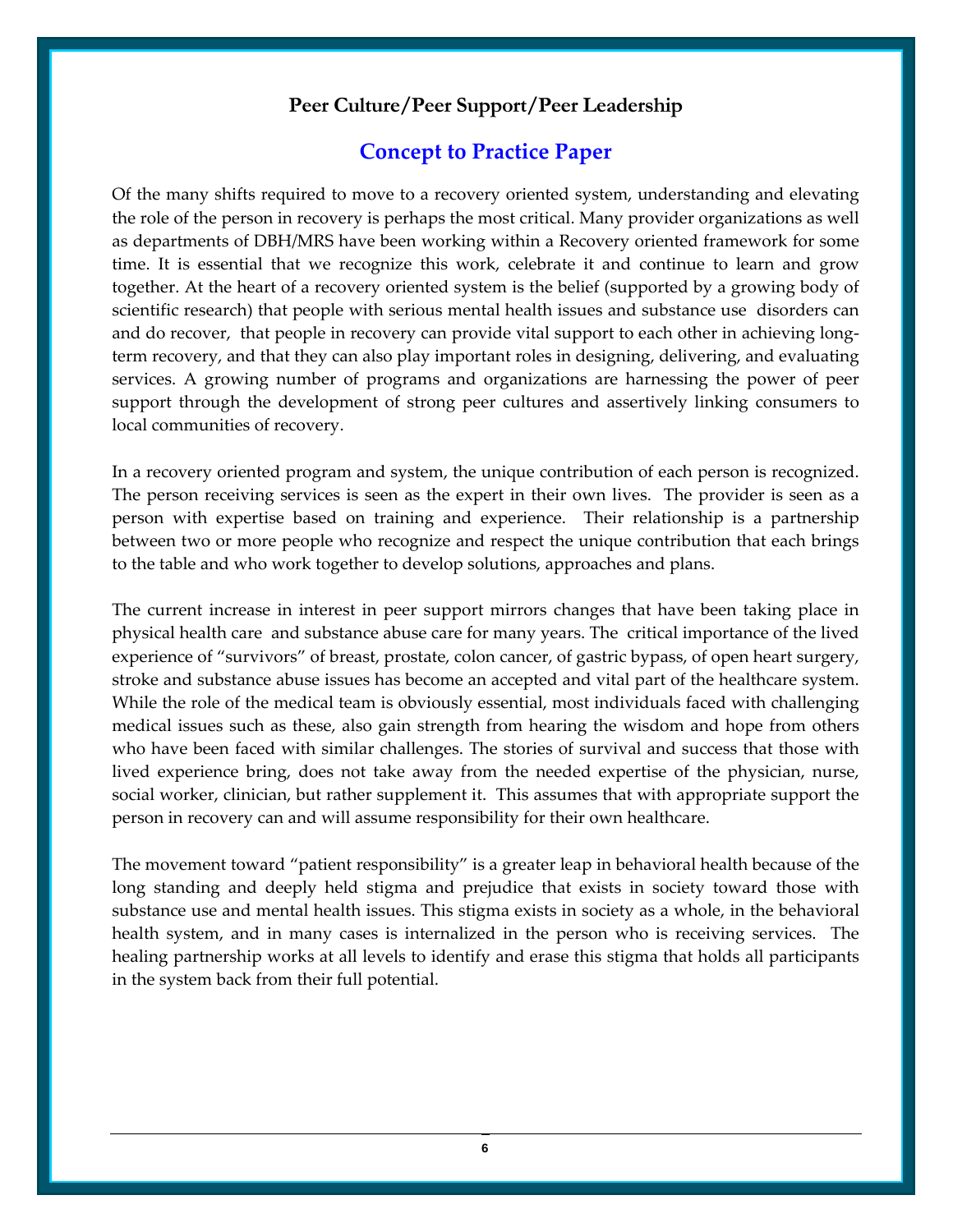Just as a cancer survivor can offer a variety of expertise based upon the wisdom gained through survival, struggle and success, to those in treatment, so also can recovering persons in mental health and substance abuse services. Central to recovery is sharing what you have learned and developing the role of "contributor" to the recovery of others. This is the heart of peer support.

A growing body of evidence suggests that peer support is a powerful resource in many ways. People can give support and guidance to others who are struggling with concrete issues they may have faced. Who better to talk about medication side effects than those who have experienced them? Who better to work at issues of integrating into life in the community than those who are further down the road and have developed resources? Who better to explore the varieties of strategies and coping mechanisms for symptom management with someone who is struggling than those who have found success using them?

At the provider level, peer support offers the opportunity for staff to learn new strategies that they in turn can share with others. A true peer culture recognizes the contributions of each in a spirit of mutual respect, mutual learning and partnership.

In addition to enhancing the pool of recovery strategies, peer support is a potent motivator to both the person gaining support and the person receiving it. As people gain confidence and competence giving support, they have the potential to develop their inherent leadership skills. Many people who deal with the challenges of mental illness, addictions or both have tremendous courage and determination and only need support and education to channel those assets into leading others in their recovery. This experience is especially meaningful to people who might appear, at first, to be "unmotivated." These are often people who have tried to change before and have failed or they have been discouraged from trying by a system that does not always value risk‐taking that leads to growth. Moreover, people who share their own journey with others who may be struggling, convey hope and instill motivation. They show that recovery is real and send the message that "if I can do it you can too".

The delivery of volunteer or paid services by recovering persons not only motivates other people in recovery, it also reminds professional staff of the reality of recovery. Their presence at the table counteracts stigma, including the "we/they" language and negative diagnostic and clinical language that destroys hope and that conveys a diminished social and human status to the person being served.

There are many ways to infuse peer support throughout the behavioral health system and into the community. All services and participants can recognize and support the use of mutual support. Creating opportunities for peer‐led community meetings, linking people who have worked through specific problems with each other for support, developing alumni organizations, providing leadership opportunities on agency boards and committees, enlisting the knowledge and resources of the community of people in recovery in planning and policy development, and

7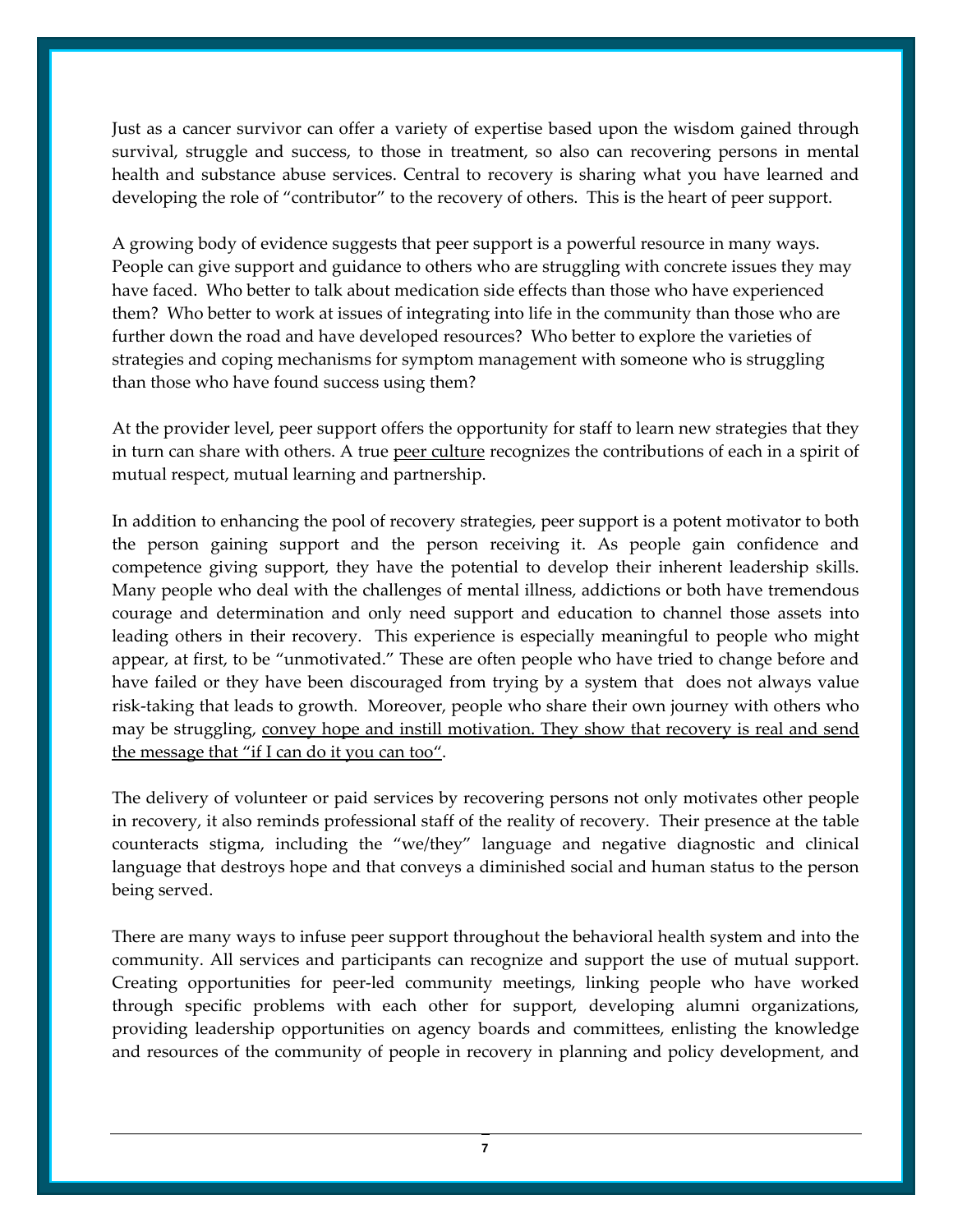seeding and linking with peer support groups at the agency and in the community are all critical elements of using peer support and creating a peer culture.



**End**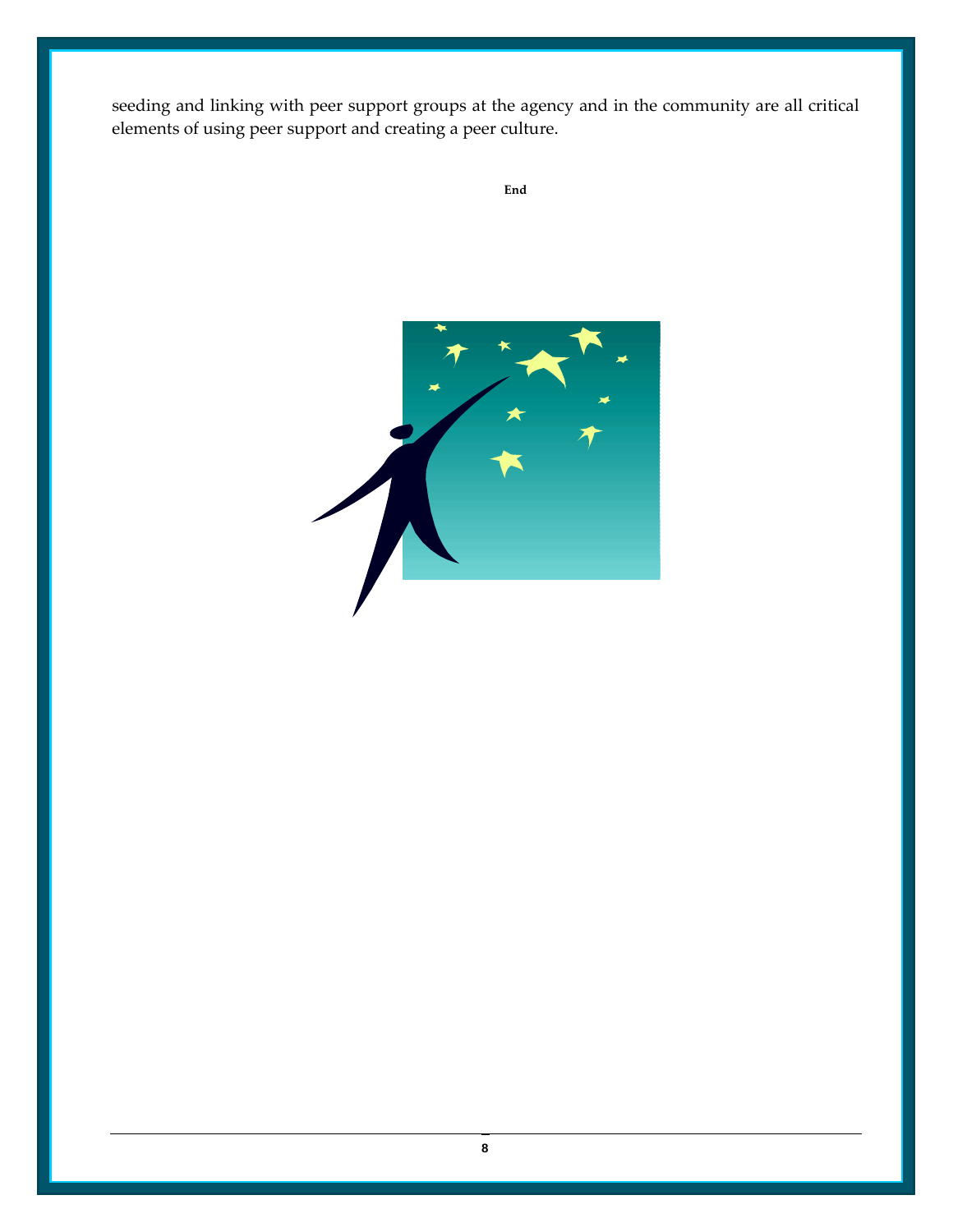## **Peer Culture/Peer Support/Peer Leadership**

#### **Document for People in Recovery:**

What does it mean to develop a peer culture, what is different?

In the traditional behavioral health system the "provider" was seen as the expert who had knowledge that could be shared with or taught to the person seeking support and help. In a recovery oriented system this expert/patient way of looking at things shifts to be two (or more) people coming together to solve problems. A peer culture recognizes that everyone in the "community" has knowledge and skills that can be used for solving whatever challenges they face together.

In this kind of system, the person receiving services is seen as being in charge of their own recovery, and the "provider" is seen as an important and helpful resource. The community of peers is also seen as a resource. Each person's pathway to recovery is different but learning for all can happen through recognizing that sharing those pathways can spur others on in their own growth.

In a peer culture, people in recovery are employed at all levels of the system. Some of the professionals in the system are also open about their own journeys of recovery. There is representation of recovering people at all levels of the system. Further, recovering people are members of planning committees and agency boards. This representation is not just a "token" representation, but based in the shared knowledge that with the recovering voice present, decisions are fully informed.

In a true peer culture there will also be services that are "operated by people in recovery." These are services that are planned, managed and provided by people in recovery. There may also be services that are "partnership services" where delivery and control of the services is shared with people who are not in recovery.

### **What is the nature of peer support?**

At some time or another in life, all of us have had peer support. In the face of a challenge in our lives we turned to people who had walked a similar path. Their thoughts and ideas were of special value to us because we felt they could relate to us, they had been where we were and had found a way out. Groups like AA, NA, Reach for Recovery, MADD, and SAD are all examples of groups that were formed out of the recognition of the power of peer support.

The peer support relationship is one that is based on shared respect, shared experience, honesty and a commitment to helping. Peers help us realize that while each of us has unique challenges there are also similar aspects to any challenge that we face. Peers can help each of us see new ways of using our resources and can even help us understand better how professional support can be helpful. Knowing that other people have faced these challenges and found a way through can help all of us find hope. Helping someone else feels good, it helps you recognize how far you have come and have more hope for your own ability to move even further along in your journey.

9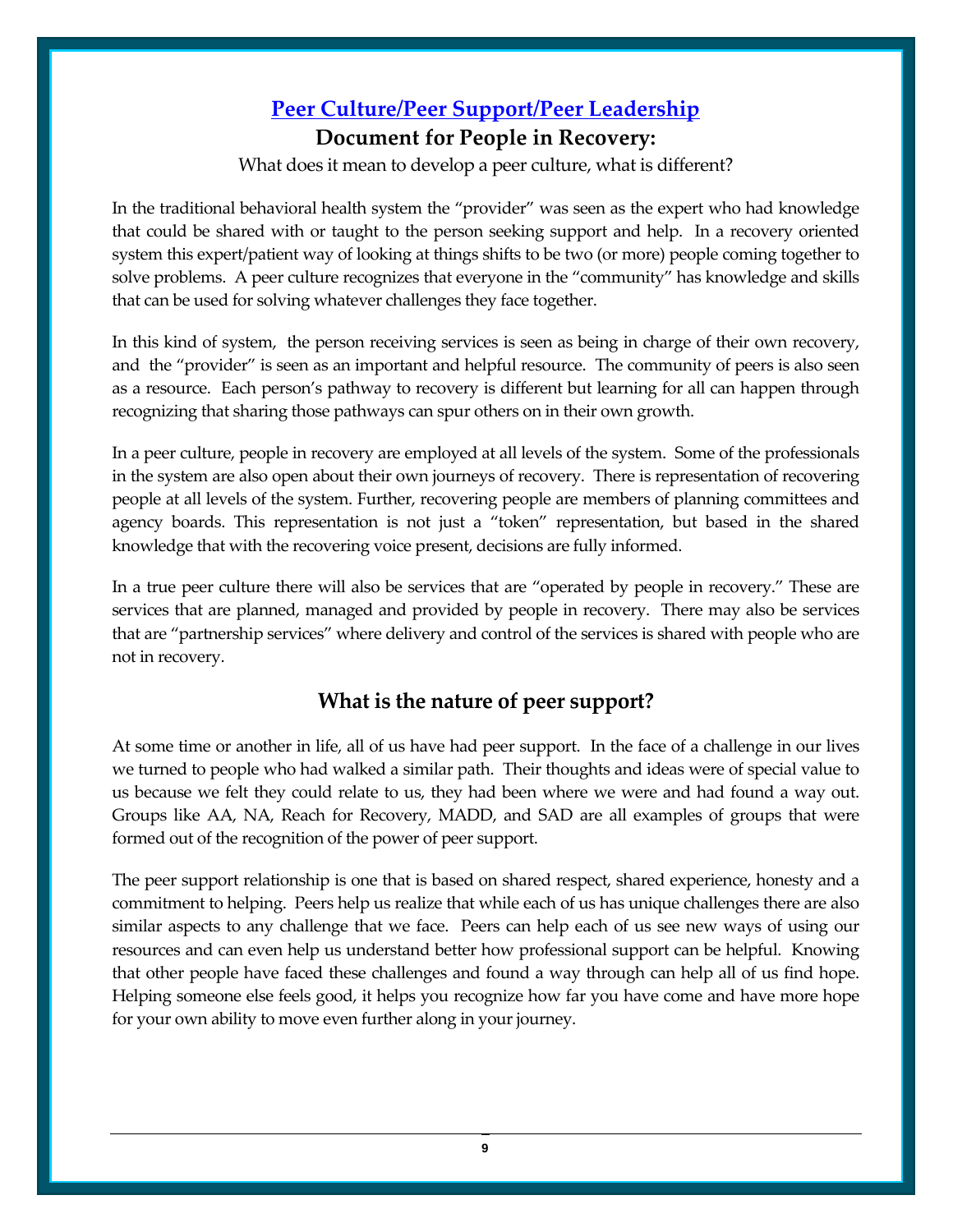### **What is the role of the peer specialist?**

Peer specialists receive special training to provide peer support. They go through an intensive two week training from a provider approved by the state to learn skills in providing peer support. They learn to tell their own recovery story, to identify their own recovery tools, to develop and use a Wellness Recovery Action Plan (WRAP) and to share this tool with others. They learn communication skills, learn about boundary issues in working for an agency and providing peer support and learn about other aspects of working in the health care field. Once they have completed this training and have been certified, they can be employed as certified peer support specialists (CPS) in provider agencies or on independent peer specialist teams.

Peer specialists model for the staff of an agency and for the people in recovery that recovery is possible. Their primary role is to provide peer support, to help people identify and achieve their own goals that will move them toward having the life they want in the community. They may do this through being with people in the community as they try out new skills and learn and experience new things. CPS may lead groups, participate in treatment team meetings, support new program development, advocate for people in recovery and help to connect people to support systems in the community like mutual self help groups, faith based groups or educational opportunities.

## **What Can I Do To Promote a Peer Culture/Peer Leadership and Give Peer Support?**

- The most important thing is to be aware of the people around you who may be struggling as you have struggled in the past and to offer a helping hand. You don't have to have the answers to their problems, you can be a listener. If they are interested you can share some of the coping skills you found that helped you.
- Another idea is to volunteer or work at your agency. Join committees and help with consulting about services and what people in recovery can do to help them be better.
- Another idea is to make plans with other people to do things together. Are there other people who might not know what you know about taking the bus, the El or the train? Do you know about free music performances in the community that someone else might enjoy? Do you know about good self help groups in the community that someone else might want to attend?
- Ask the staff for time to have community meetings that you and others might be able to lead. Gather topics for discussion from the group, have people share their recovery stories, or exchange information. Plan to bring food sometimes, make a meal together or make something else together.

## You have more to offer than you know! We all need each other!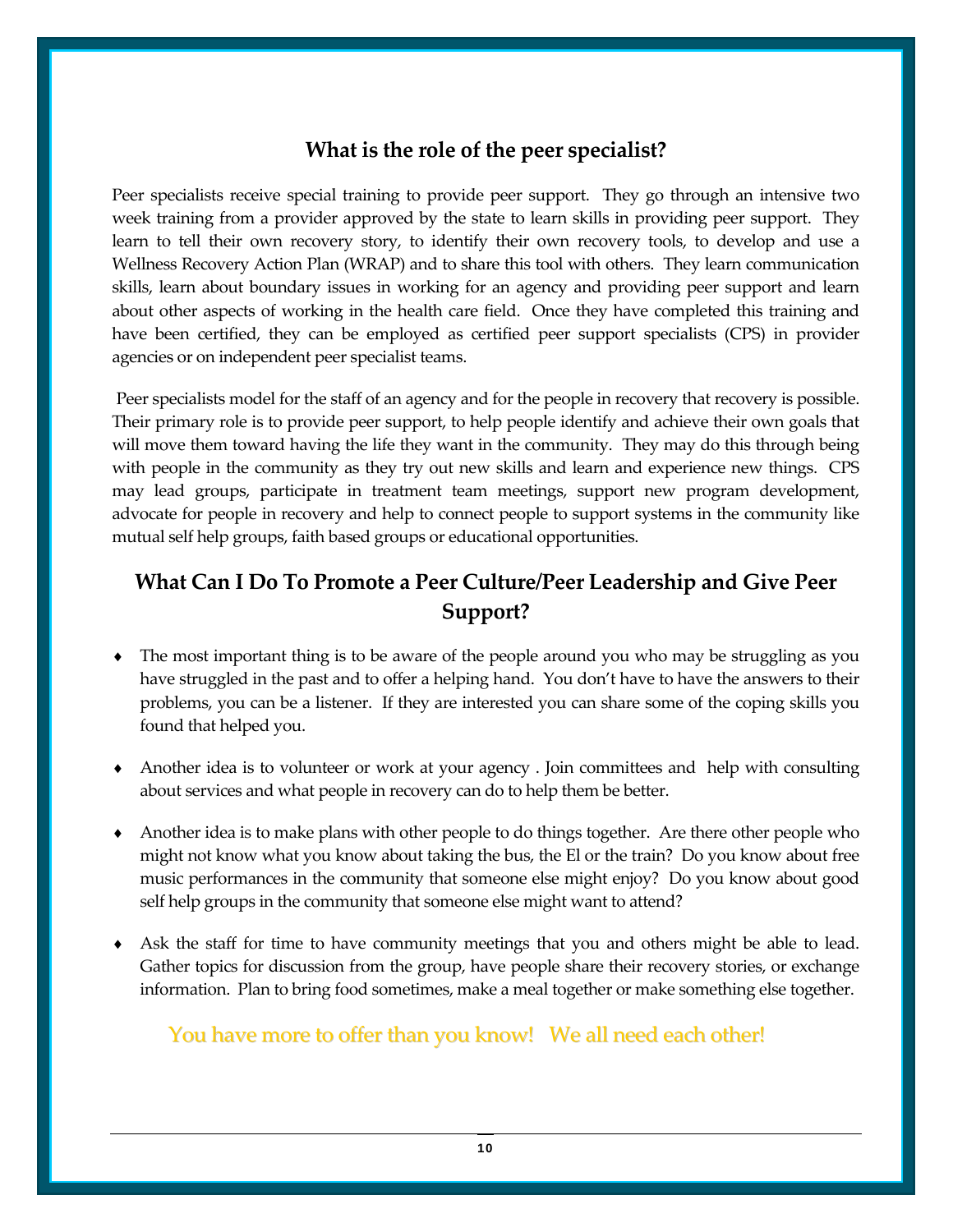## Peer Culture/Peer Support/Peer Leadership

**Four checklists follow this definition of Peer culture/Peer leadership. If the checklists are provided separately, you may decide to include this definition.**

Peer culture/Peer support/Peer Leadership **system value and priority is defined in the following way:**

*The power of peer support within communities of recovery is recognized through:*

- *1) hiring persons in recovery into Certified Peer Specialists and other positions,*
- *2) assuring representation of people in recovery at all levels of the system,*
- *3) developing respectful, collaborative referral relationships between service structures and local recovery mutual aid societies, assertively linking people to peer‐ based recovery support services (i.e. mutual self help groups, informal peer support, etc.),*
- *4) acknowledging the role that experiential learning can play in initiating and sustaining a recovery process,*
- *5) ensuring people in recovery have active leadership roles at all levels of the system*

*(Blueprint for Change, Philadelphia DBH/MRS, 2006)*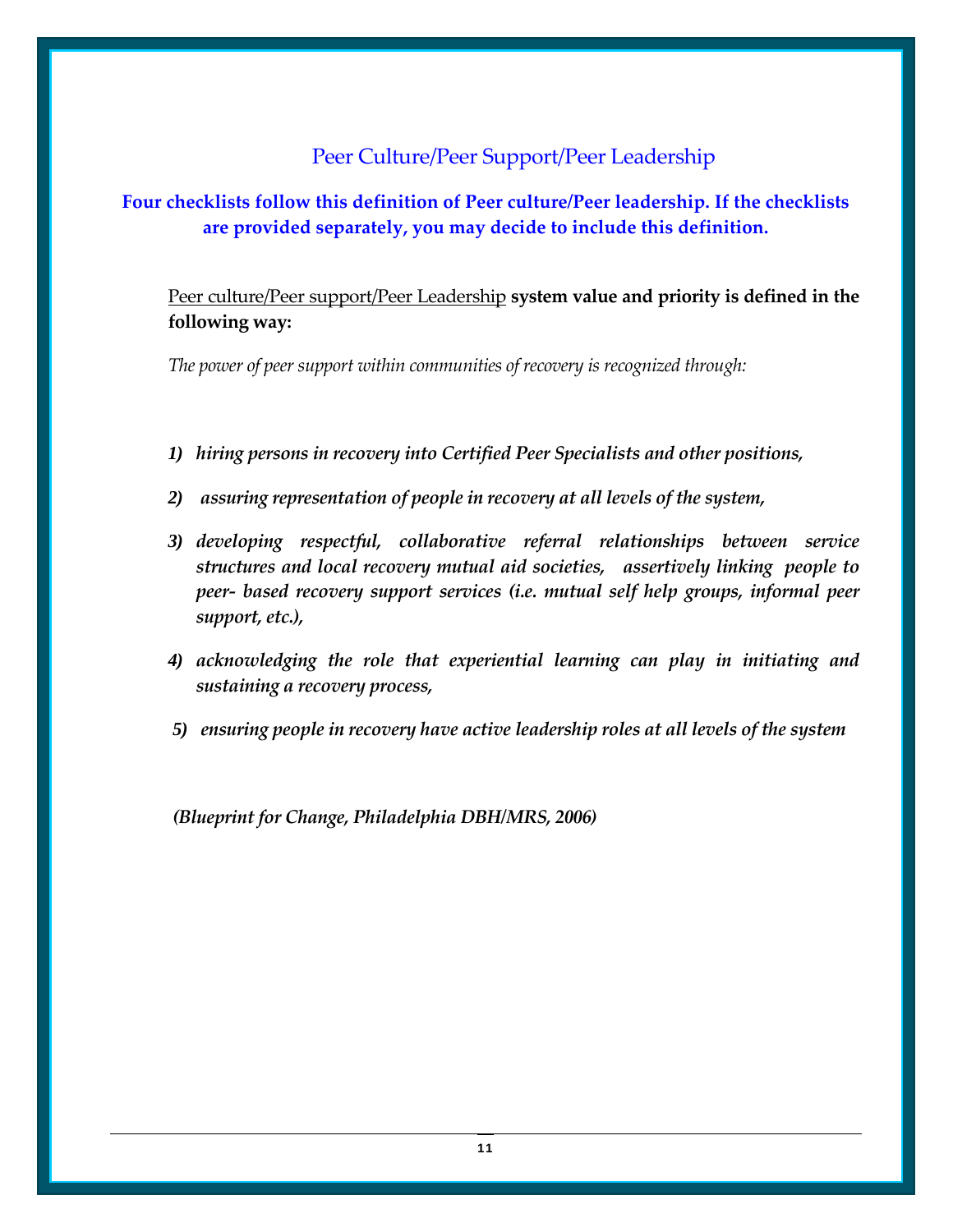## **Provider Checklist**- Please think about your own practices and see how many of these activities support peer culture/support and leadership.

| <b>Statement</b>                                                                                                                                                               | Yes | <b>No</b> | <b>Notes</b> |
|--------------------------------------------------------------------------------------------------------------------------------------------------------------------------------|-----|-----------|--------------|
| I know the benefits of mutual self-help groups<br>and share them with the people I work with.                                                                                  |     |           |              |
| Mutual self-help is a core component of our service<br>approach.                                                                                                               |     |           |              |
| I have a list of all the self-help groups in the<br>community where I work.                                                                                                    |     |           |              |
| I refer people to self help groups.                                                                                                                                            |     |           |              |
| People in recovery are on agency committees and our<br>board of directors.                                                                                                     |     |           |              |
| People in recovery who serve on agency committees<br>and boards are encouraged to speak up; their<br>comments are taken seriously; and they aren't<br>interrupted in meetings. |     |           |              |

**Provider Checklist continued on the next page**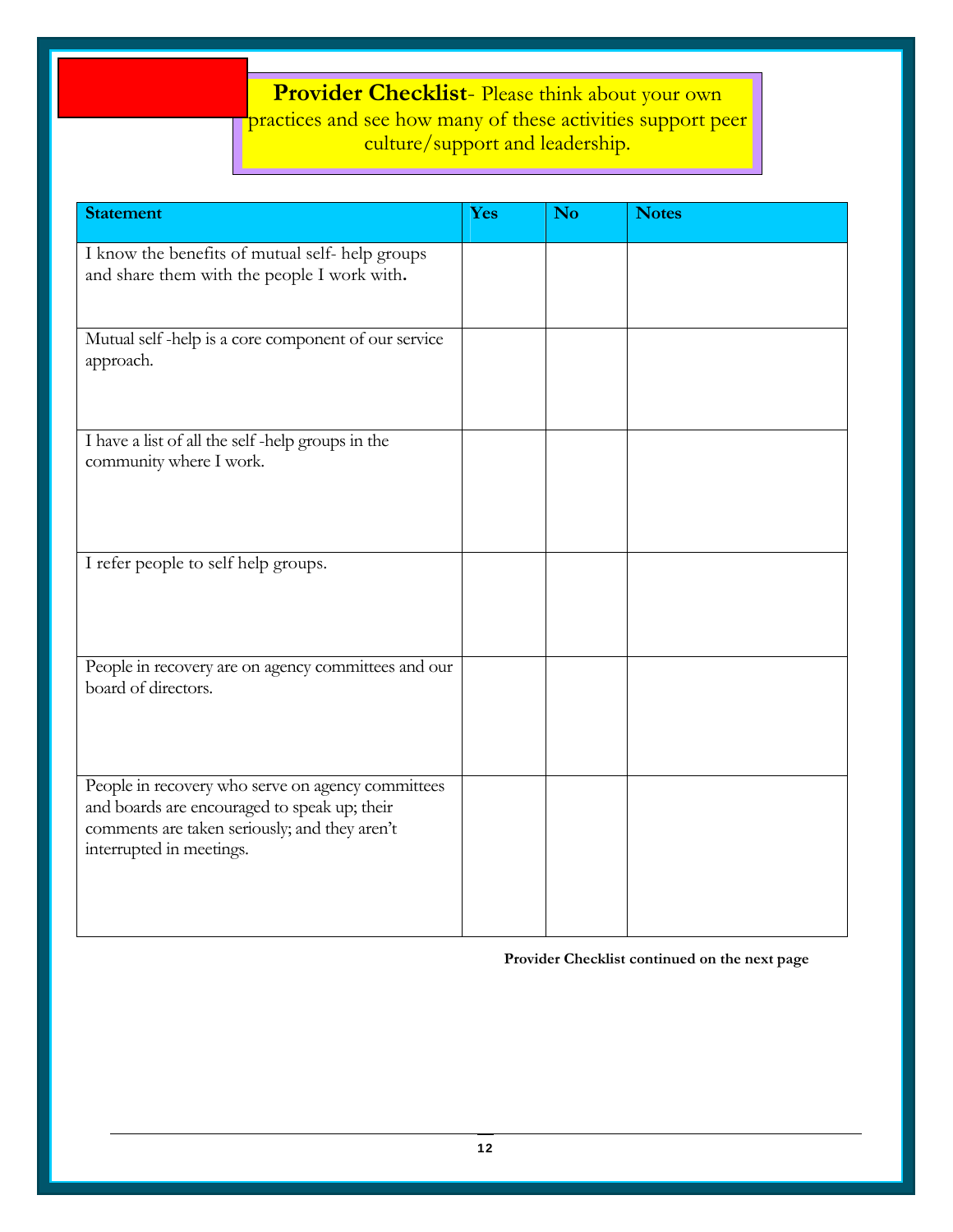| <b>Statement</b>                                                                                                                 | Yes | <b>No</b> | <b>Notes</b> |
|----------------------------------------------------------------------------------------------------------------------------------|-----|-----------|--------------|
| We have bathrooms for all people, not one for staff<br>and one for people who receive services at our<br>agency.                 |     |           |              |
| I connect people in recovery to their peers who may<br>have had similar experiences or challenges.                               |     |           |              |
| I seek input and feedback from people in recovery<br>about approaches I take in my work.                                         |     |           |              |
| I work to connect people in recovery with education,<br>training and support to develop their talents and<br>leadership skills.  |     |           |              |
| I have attended a self-help group in order to<br>understand their process and the resources they<br>offer.                       |     |           |              |
| We have planning committees at our agency that are<br>facilitated or co-facilitated by people in recovery.                       |     |           |              |
| We hire people in recovery at all levels in our<br>program/agency.                                                               |     |           |              |
| Peer specialists are seen as valued members of the<br>team who participate in clinical, treatment and<br>general staff meetings. |     |           |              |

**Provider Checklist continued on the next page**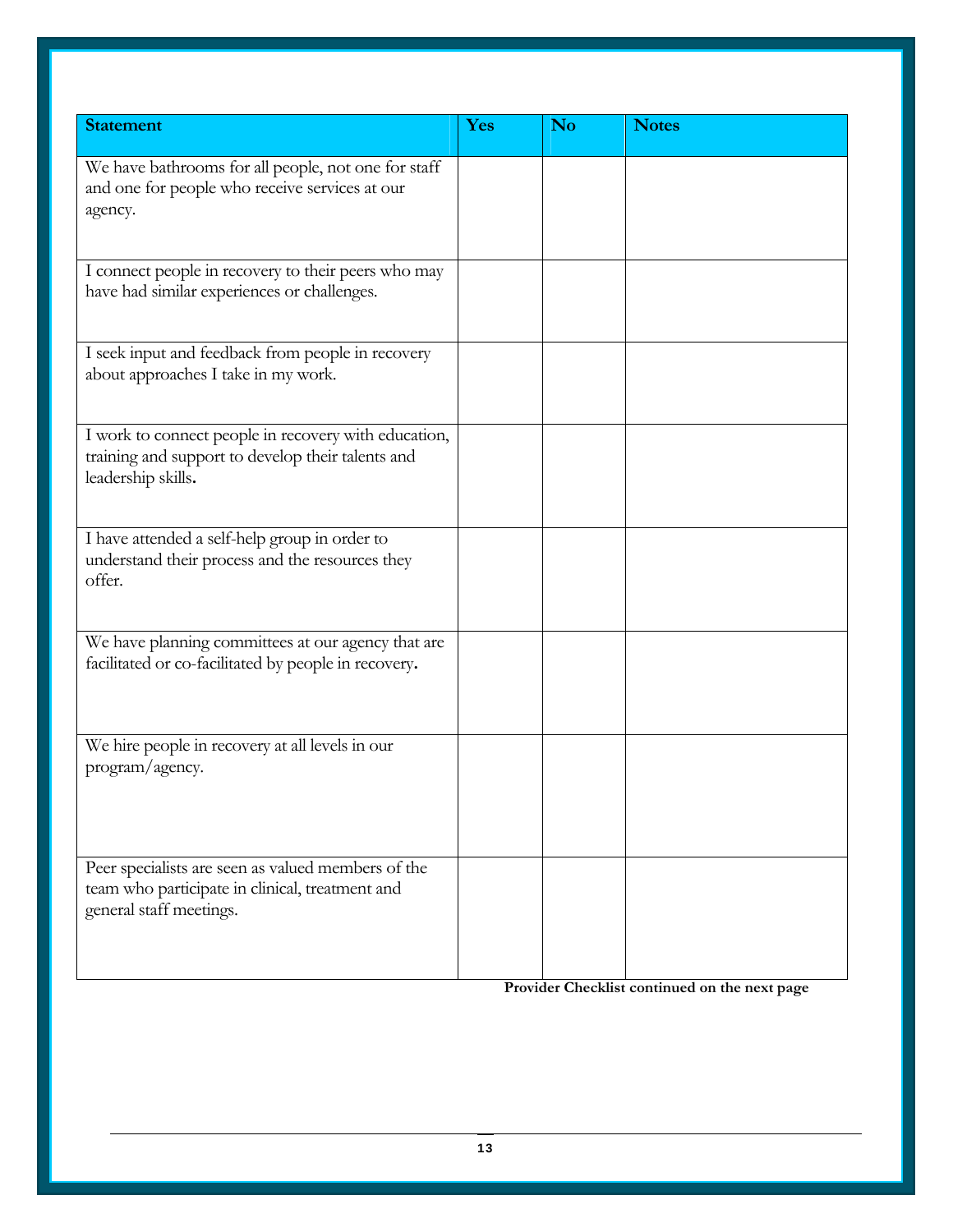| <b>Statement</b>                                                                                           | Yes | <b>No</b> | <b>Notes</b> |
|------------------------------------------------------------------------------------------------------------|-----|-----------|--------------|
|                                                                                                            |     |           |              |
| Peer specialists have their own desk/office space,<br>their own phone lines and access to private space to |     |           |              |
| meet with the people they work with.                                                                       |     |           |              |
|                                                                                                            |     |           |              |
|                                                                                                            |     |           |              |
| I support people as they attend self-help groups.                                                          |     |           |              |
|                                                                                                            |     |           |              |
|                                                                                                            |     |           |              |
| Our agency has peer led WRAP groups.                                                                       |     |           |              |
|                                                                                                            |     |           |              |
|                                                                                                            |     |           |              |
|                                                                                                            |     |           |              |
|                                                                                                            |     |           |              |
| In our programs, decisions are made with input                                                             |     |           |              |
| from peer led community meetings.                                                                          |     |           |              |
|                                                                                                            |     |           |              |
|                                                                                                            |     |           |              |
|                                                                                                            |     |           |              |
| Staff and volunteers at my agency recognize the<br>legitimacy of religious, spiritual and secular pathways |     |           |              |
| to recovery.                                                                                               |     |           |              |
|                                                                                                            |     |           |              |
|                                                                                                            |     |           |              |
|                                                                                                            |     |           |              |
| I have a resource list of how to access                                                                    |     |           |              |
| particular Online recovery support meetings.                                                               |     |           |              |
|                                                                                                            |     |           |              |
| Informational literature on the major recovery                                                             |     |           |              |
| support groups is available to clients being                                                               |     |           |              |
| served at my agency.                                                                                       |     |           |              |
|                                                                                                            |     |           |              |
|                                                                                                            |     |           |              |

 **Provider Checklist continued on the next page**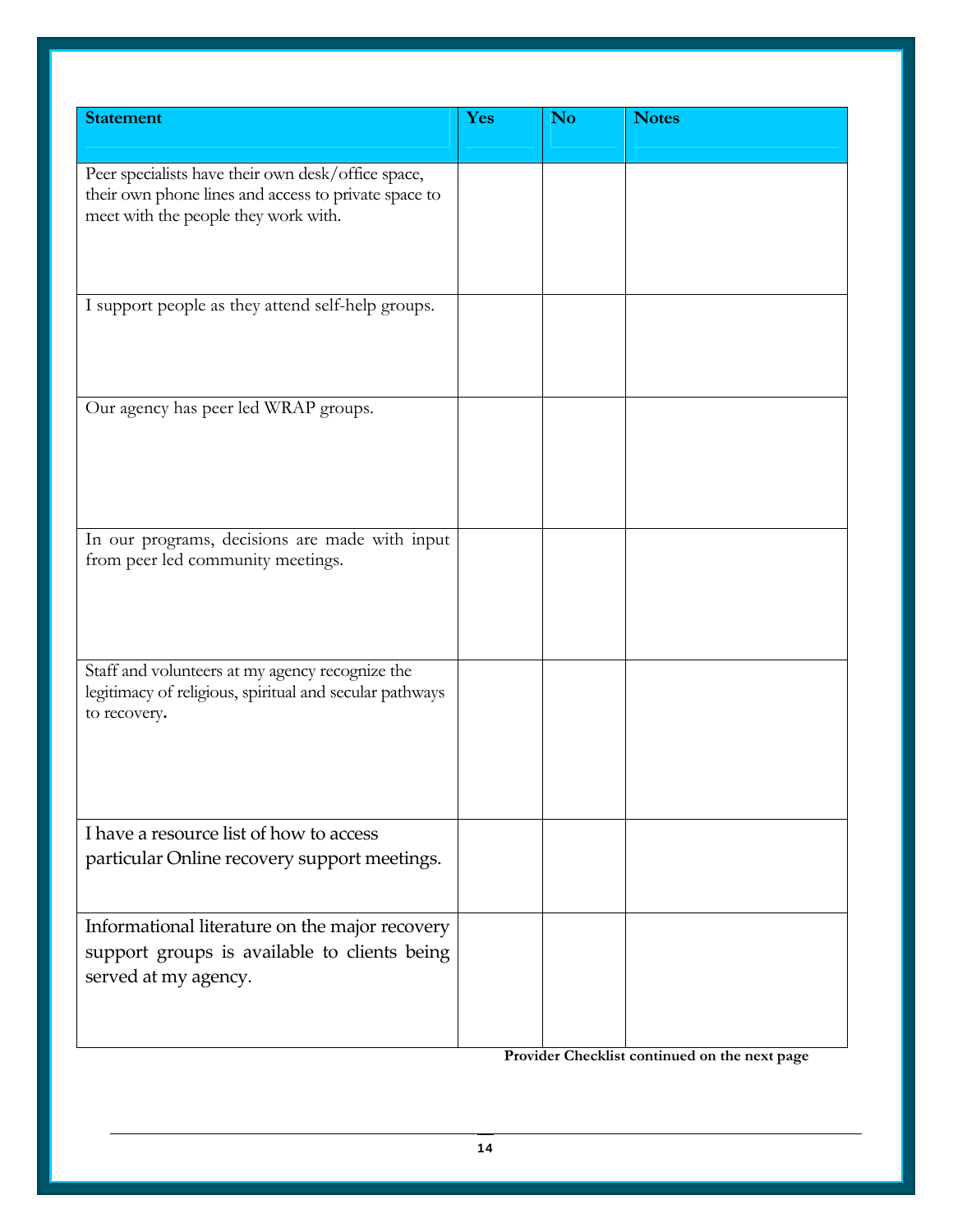| <b>Statement</b>                                                                                                                                                                                                  | Yes | <b>No</b> | <b>Notes</b> |
|-------------------------------------------------------------------------------------------------------------------------------------------------------------------------------------------------------------------|-----|-----------|--------------|
| Our organization meets with the service committees<br>of local recovery support groups to refine client<br>linkage procedures.                                                                                    |     |           |              |
| My organization has a strong consumer council that<br>provides input into program decision-making and<br>offers support for clients while they are in treatment.                                                  |     |           |              |
| My organization has a strong alumni association.                                                                                                                                                                  |     |           |              |
| My organization has a strong volunteer program that<br>exposes clients to many recovering role models.                                                                                                            |     |           |              |
| My organization has a client library filled with<br>recovery focused literature and media.                                                                                                                        |     |           |              |
| My organization expects staff and volunteers to<br>expose themselves to a variety of recovery<br>support group meetings in the community so they<br>will be well informed to orient clients to such<br>resources. |     |           |              |
| My organization assesses each client's recovery<br>environment (e.g., the degree of family and social<br>support for recovery).                                                                                   |     |           |              |

**End of Provider Checklist**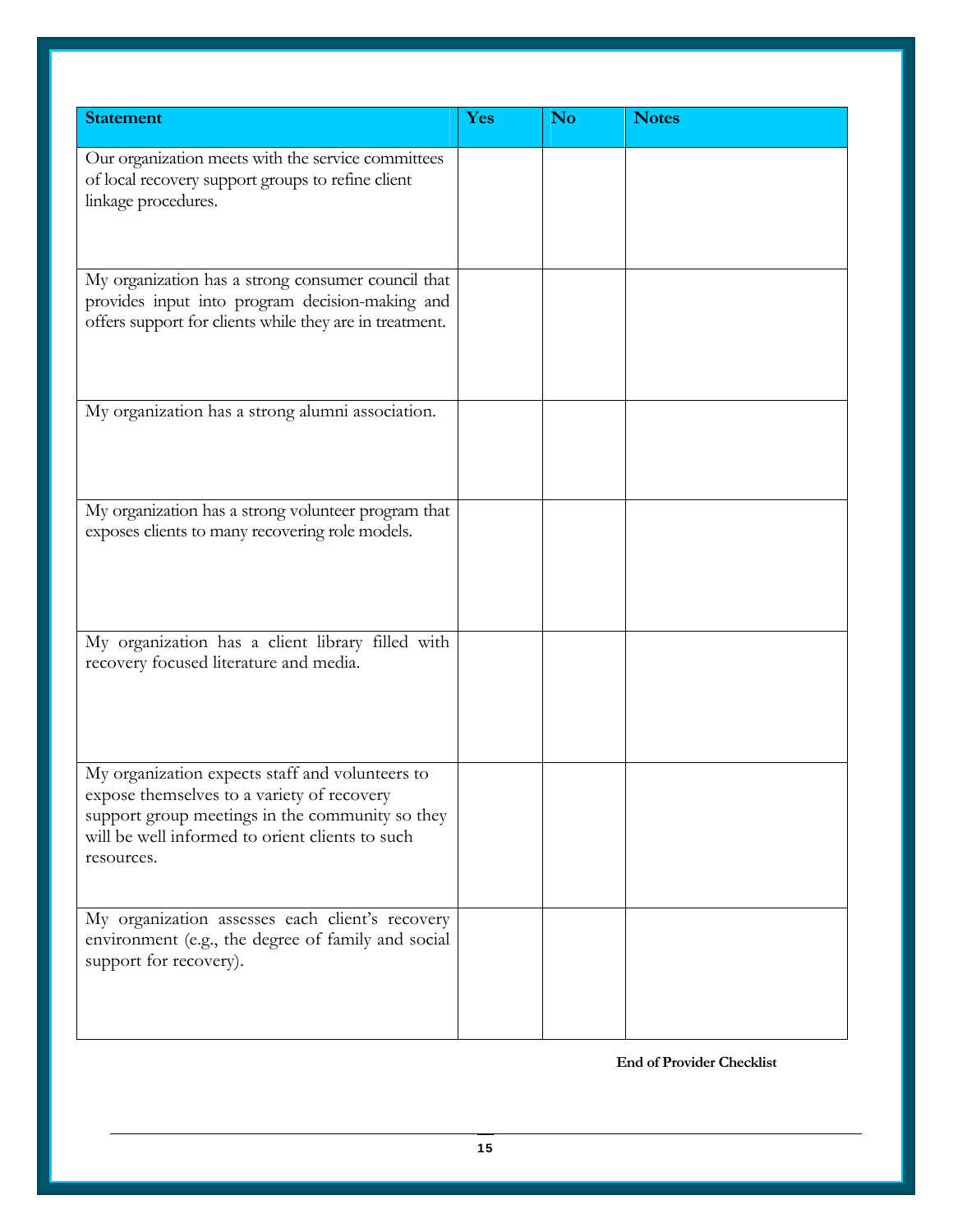**Person in Recovery Working with Provider Checklist I**- Use this checklist to help you think about how you and your provider are working together to develop peer support and to develop your leadership skills.

| <b>Statement</b>                                                                                                                      | Yes | N <sub>o</sub> | <b>Notes</b> |
|---------------------------------------------------------------------------------------------------------------------------------------|-----|----------------|--------------|
| My provider has encouraged me to attend mutual<br>self-help groups.                                                                   |     |                |              |
| My provider has talked to me about how support<br>groups can help my recovery and why they are<br>important.                          |     |                |              |
| My provider has given me a list of all the self-help<br>groups in the community where I work and live.                                |     |                |              |
| My provider has referred me to a specific self-help<br>group.                                                                         |     |                |              |
| If I am interested, my provider has helped me get on<br>an agency committee.                                                          |     |                |              |
| If I am on a committee, I feel like the other people<br>there want to hear what I have to say and they take<br>my comments seriously. |     |                |              |
| Our agency has the same bathrooms for all people,<br>not separate ones for staff and people who receive<br>services.                  |     |                |              |

 **PIR I checklist continued on the next page**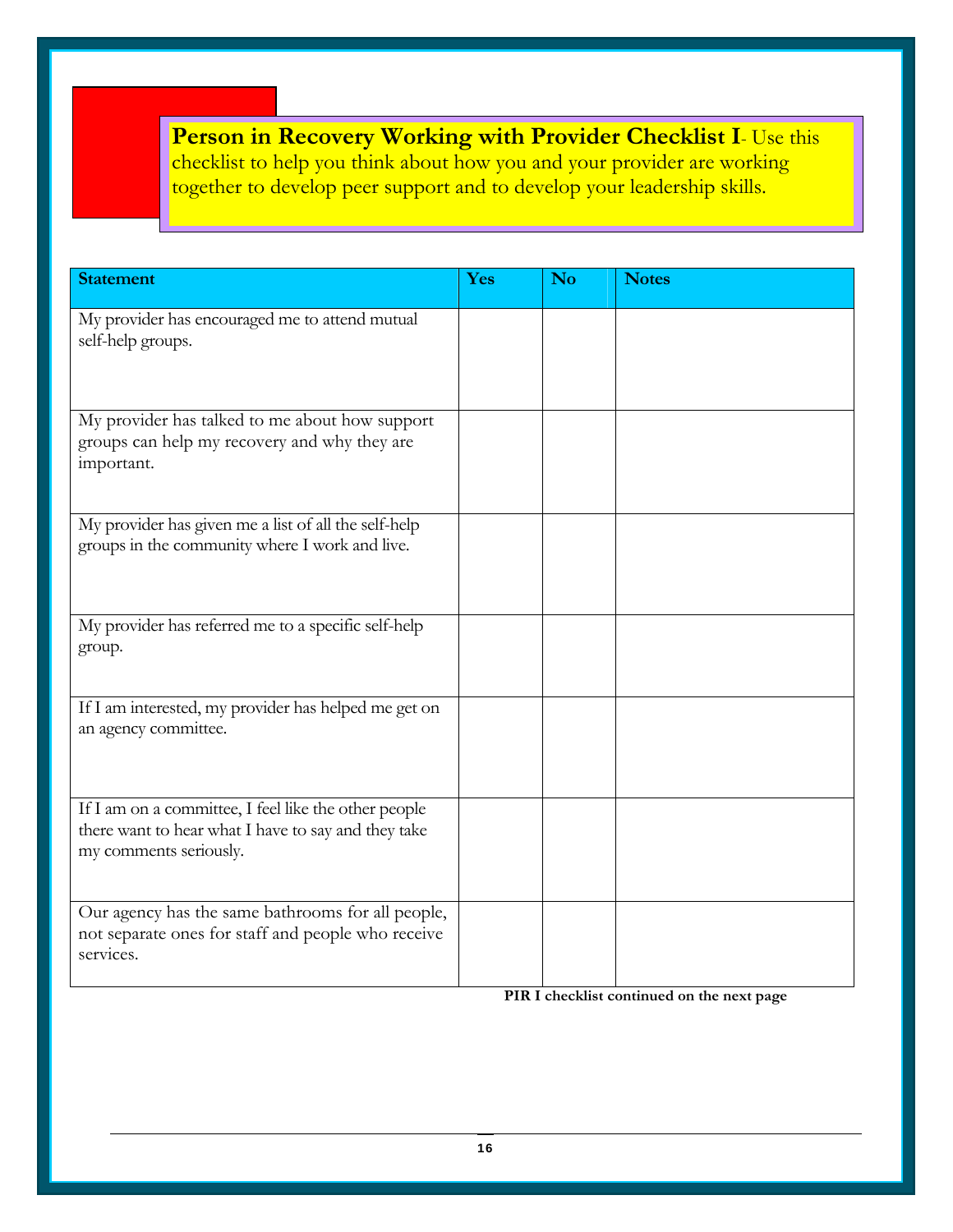| <b>Statement</b>                                                                                                                      | <b>Yes</b> | N <sub>o</sub> | <b>Notes</b> |
|---------------------------------------------------------------------------------------------------------------------------------------|------------|----------------|--------------|
| My provider has helped me connect to other people<br>in recovery who have had some of the same<br>challenges that I have.             |            |                |              |
| My provider listens to suggestions I make about how<br>she/he might support me better in my recovery.                                 |            |                |              |
| My provider has suggested training and educational<br>programs to help me develop my skills and leadership<br>ability.                |            |                |              |
| I know that my provider has been to a self-help group<br>in order to understand them better.                                          |            |                |              |
| We have planning committees at our agency that are<br>facilitated or co-facilitated by people in recovery.                            |            |                |              |
| There are people working at the agency where I<br>receive services who are open about the fact that they<br>are in recovery.          |            |                |              |
| Listening to and learning from stories of recovery<br>from me and other people is an important part of<br>what happens at our agency. |            |                |              |

**PIR Checklist I continued on the next page**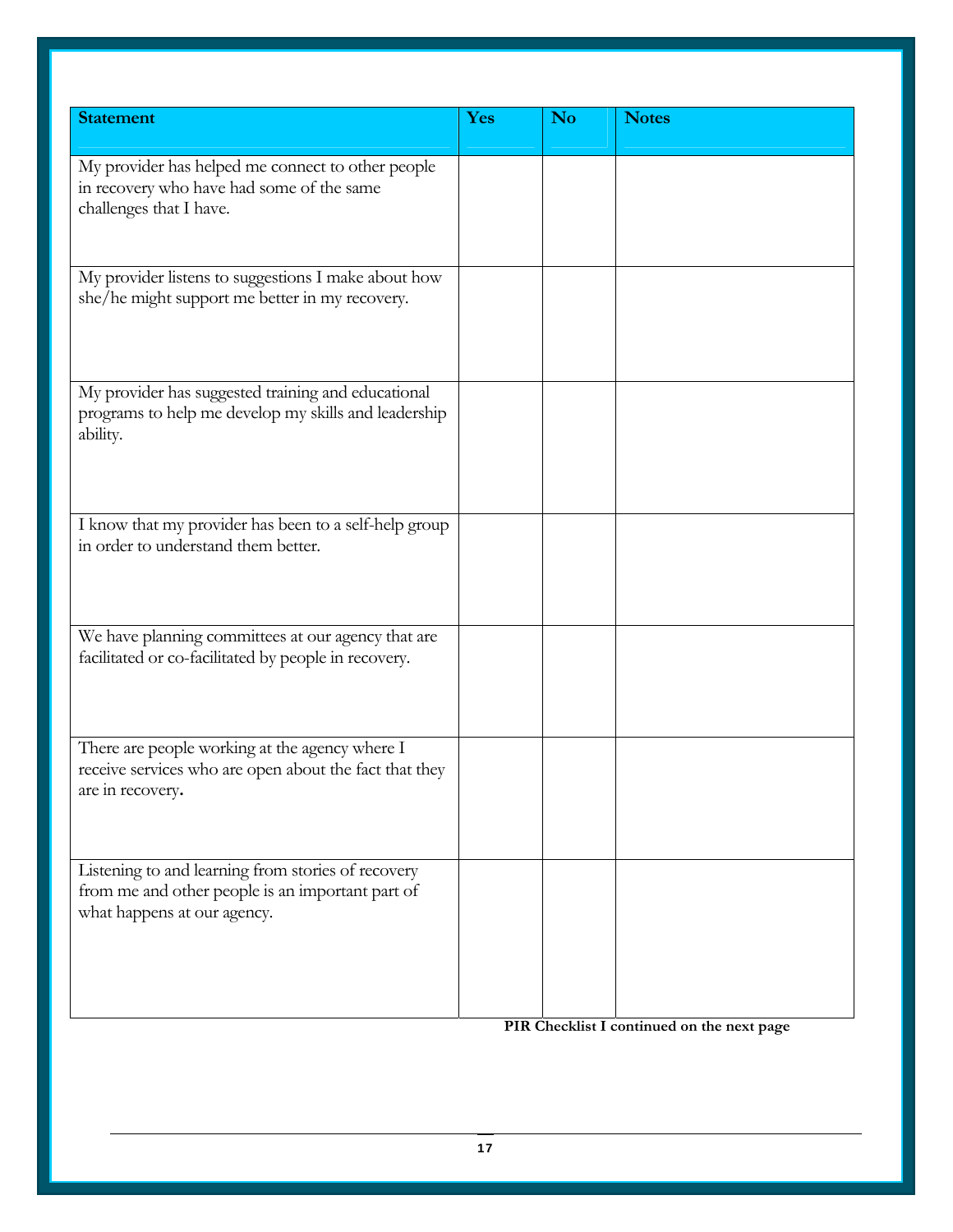| <b>Statement</b>                                                | Yes | N <sub>o</sub> | <b>Notes</b> |
|-----------------------------------------------------------------|-----|----------------|--------------|
|                                                                 |     |                |              |
|                                                                 |     |                |              |
|                                                                 |     |                |              |
| Peer specialists are seen as valued members of the              |     |                |              |
| team who participate in clinical, treatment and general         |     |                |              |
| staff meetings.                                                 |     |                |              |
|                                                                 |     |                |              |
|                                                                 |     |                |              |
|                                                                 |     |                |              |
|                                                                 |     |                |              |
|                                                                 |     |                |              |
| Peer specialists have their own desk/office space,              |     |                |              |
| their own phone lines and access to private space to            |     |                |              |
| meet with the people they work with.                            |     |                |              |
|                                                                 |     |                |              |
|                                                                 |     |                |              |
|                                                                 |     |                |              |
|                                                                 |     |                |              |
|                                                                 |     |                |              |
| I know that people in our agency have been                      |     |                |              |
| supported in starting their own mutual self-help                |     |                |              |
| groups.                                                         |     |                |              |
|                                                                 |     |                |              |
|                                                                 |     |                |              |
| Our agency has peer -led WRAP groups.                           |     |                |              |
|                                                                 |     |                |              |
|                                                                 |     |                |              |
| My input is considered when decisions are made                  |     |                |              |
|                                                                 |     |                |              |
| that affect the community in my program or living<br>situation. |     |                |              |
|                                                                 |     |                |              |
|                                                                 |     |                |              |
| I have been offered coaching on how best to present             |     |                |              |
| my personal recovery story to others.                           |     |                |              |
|                                                                 |     |                |              |
|                                                                 |     |                |              |
|                                                                 |     |                |              |
| While in treatment, I was informed about local                  |     |                |              |
| recovery celebration and recovery advocacy activities           |     |                |              |
| in which I might choose to participate.                         |     |                |              |
|                                                                 |     |                |              |
|                                                                 |     |                |              |

#### **Person in Recovery Checklist I continued on the next page**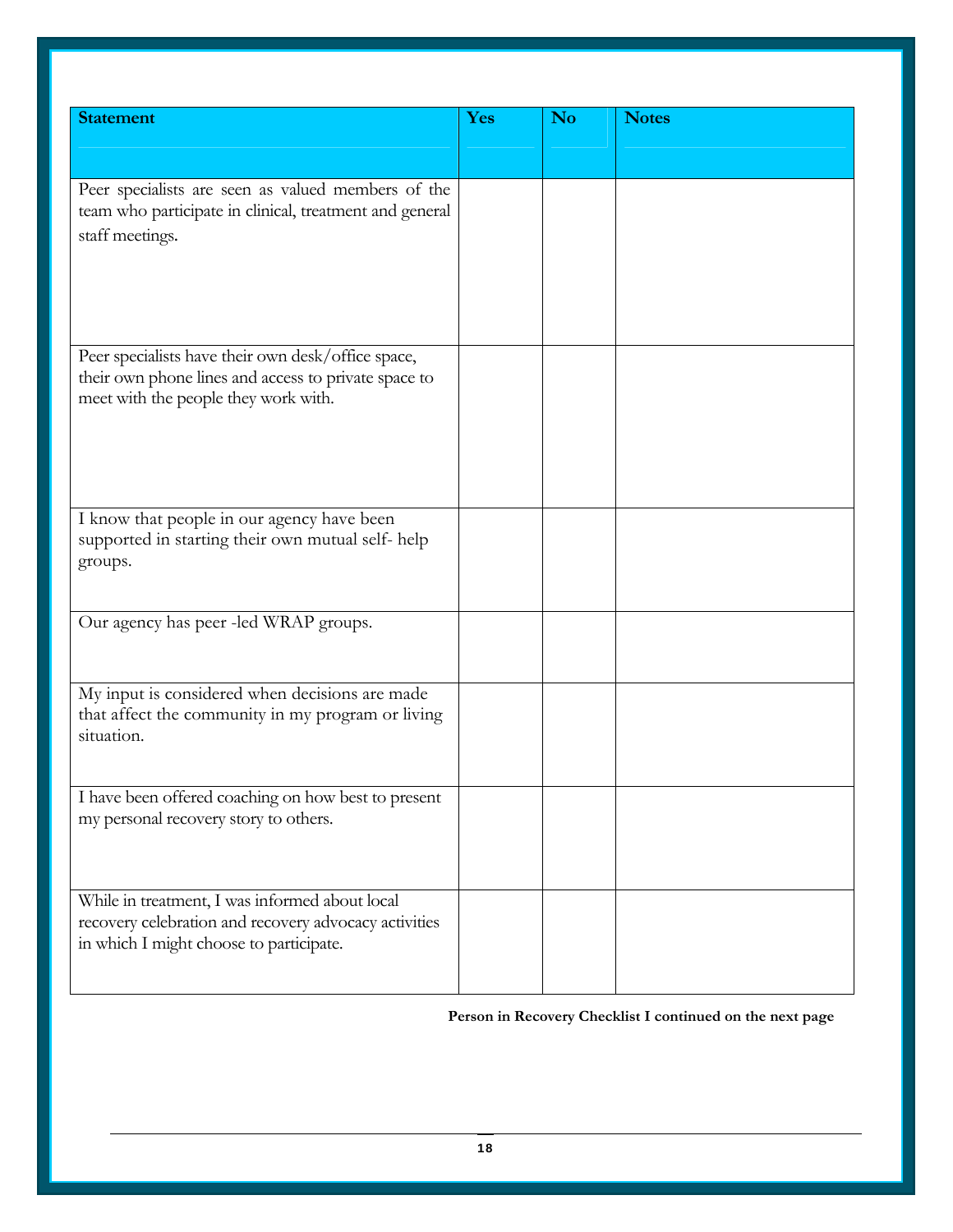| <b>Statement</b>                                                                                  | Yes | <b>No</b> | <b>Notes</b> |
|---------------------------------------------------------------------------------------------------|-----|-----------|--------------|
| I met a representative of the alumni association while I<br>was in treatment.                     |     |           |              |
| I met volunteers in recovery during my treatment<br>with whom I could identify.                   |     |           |              |
| I have been oriented to the potential role a recovery<br>home could play in my recovery.          |     |           |              |
| I can name at least 5 notable people of my gender and<br>ethnicity who are in long-term recovery. |     |           |              |

#### **End of Person in Recovery Checklist 1**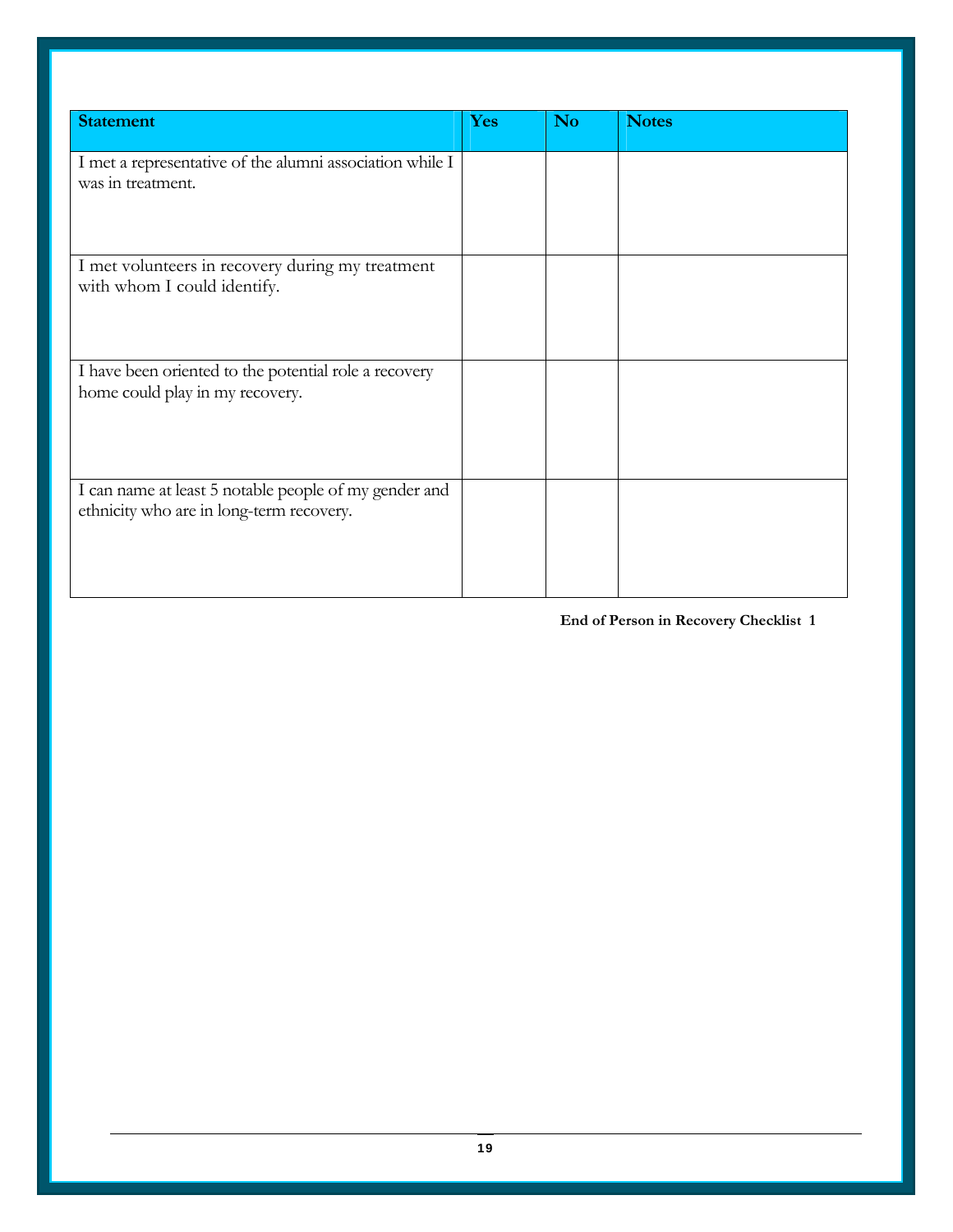# **Person in Recovery-Assessing One's Own Daily Activities**

**Checklist II-** The purpose of this checklist is to help you think about how you are developing your leadership skills and promoting peer support.

| <b>Statement</b>                                                                                                                                                                  | Yes | <b>No</b> | <b>Notes</b> |
|-----------------------------------------------------------------------------------------------------------------------------------------------------------------------------------|-----|-----------|--------------|
| I've listened to a peer who was also in recovery.                                                                                                                                 |     |           |              |
| I shared some of my coping skills with a peer.                                                                                                                                    |     |           |              |
| I offered to join a committee at my agency to<br>develop new services or make existing services<br>better.                                                                        |     |           |              |
| I made plans with a peer to attend a social event.                                                                                                                                |     |           |              |
| I shared information with my peers about recreational<br>events in the community.                                                                                                 |     |           |              |
| I shared information about public transportation with<br>a peer.                                                                                                                  |     |           |              |
| I went along with a peer to support them when they<br>were undertaking a new activity in the community<br>such as taking public transportation or attending a<br>community event. |     |           |              |

 **PIR Checklist II continued on the next page**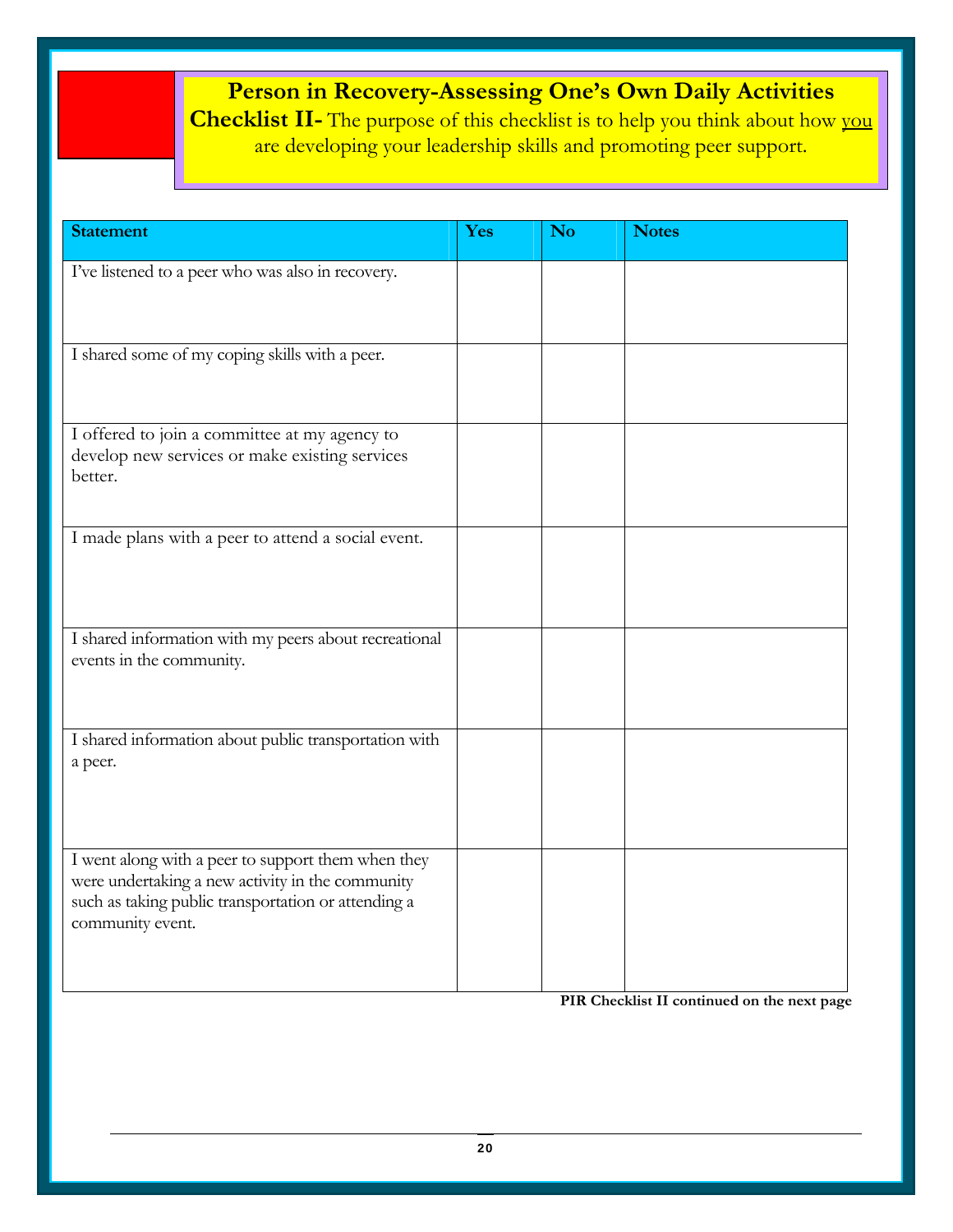| <b>Statement</b>                                                                                                              | Yes | <b>No</b> | <b>Notes</b> |
|-------------------------------------------------------------------------------------------------------------------------------|-----|-----------|--------------|
| I went along to a support group with a peer.                                                                                  |     |           |              |
| I lead a community meeting at my agency.                                                                                      |     |           |              |
| I gathered topics from other people receiving<br>services at my agency and asked them to lead a<br>community meeting with me. |     |           |              |
| I have a "home group" (recovery mutual aid<br>meeting) which I regularly attend.                                              |     |           |              |
| I have a sponsor or recovery mentor (someone in<br>recovery who serves as a personal guide to the<br>recovery process).       |     |           |              |
| I try to do small acts of kindness and service to others<br>every day.                                                        |     |           |              |
| I am involved in formal or informal service work<br>within my recovery support group.                                         |     |           |              |
| I have a group of recovering people with whom I<br>regularly socialize.                                                       |     |           |              |

**End of Person in Recovery Checklist 2**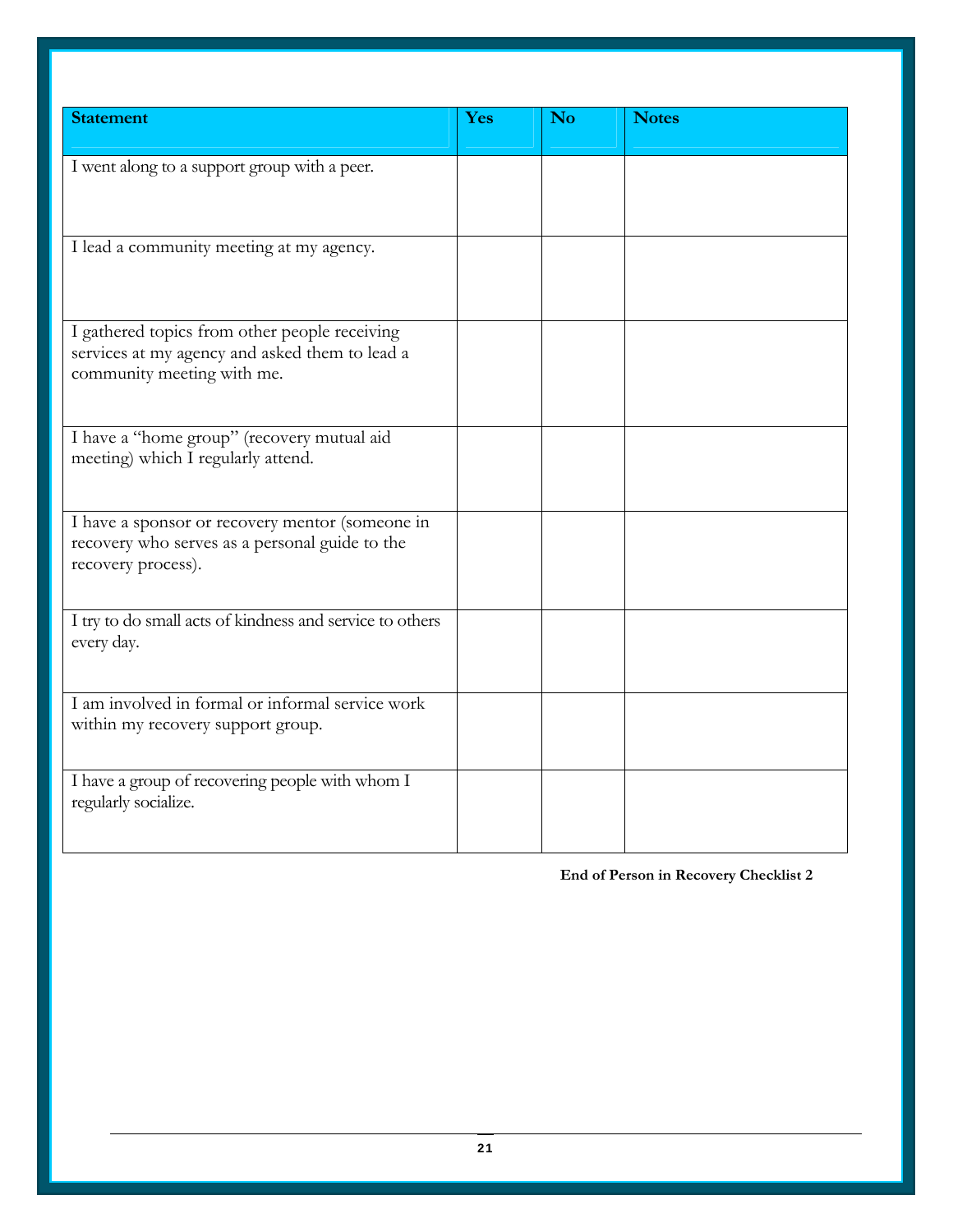# **DBHMRS Staff Checklist-**Use this checklist to increase peer culture and peer leadership in your own work and daily activities.

֖֖֖֖֖֦֦֦֦֧֧֧֦֦֧֧֧֧֪֪֪֧֚֚֚֚֚֚֚֚֚֚֚֚֚֚֚֞֝֓֡֡֡֡֡֬֡֡֬֓֡֡֡֬֓֞֡֡֬֓֞֡֡֬֓֞֡֬֝֬֞֞֬֓֞֞֞֡֝֬֞

| <b>Statement</b>                                                                              | Yes | <b>No</b> | <b>Notes</b> |
|-----------------------------------------------------------------------------------------------|-----|-----------|--------------|
| I advocate for people in recovery to participate in<br>committees that I am a part of.        |     |           |              |
| I know the benefits of mutual self help groups and<br>share them with the people I work with. |     |           |              |
| People in recovery are involved in planning and                                               |     |           |              |
| implementation of all activities within my unit.                                              |     |           |              |
| Self identified people in recovery are employed at<br>DBH/MRS.                                |     |           |              |
| Planning meetings are facilitated or co-facilitated by<br>people in recovery.                 |     |           |              |
| Listening to and learning from stories of recovery are<br>important parts of our work.        |     |           |              |
| I have attended Recovery oriented trainings.                                                  |     |           |              |

**DBHMRS checklist continued on the next page**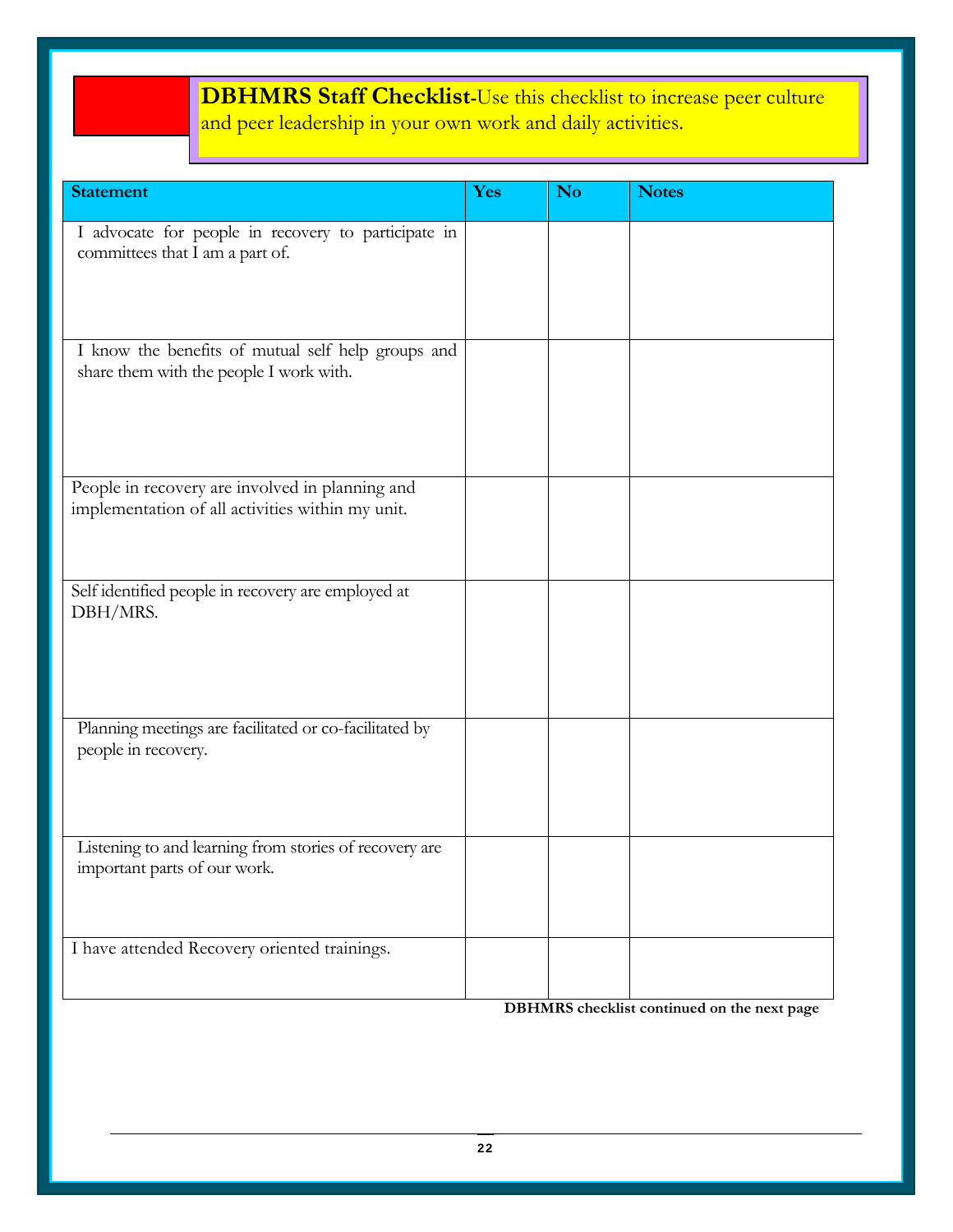| <b>Statement</b>                                                                                                                                   | Yes | <b>No</b> | <b>Notes</b> |
|----------------------------------------------------------------------------------------------------------------------------------------------------|-----|-----------|--------------|
|                                                                                                                                                    |     |           |              |
| Recovery principles are discussed during staff<br>meetings.                                                                                        |     |           |              |
| I am aware of the system transformation priority areas.                                                                                            |     |           |              |
| I receive/provide recovery-oriented supervision.                                                                                                   |     |           |              |
| I talk to my supervisor/colleagues about the<br>implication of peer culture/peer leadership on my day<br>to day work.                              |     |           |              |
| I talk to my supervisor/colleagues about the implication<br>of peer culture/peer leadership on my day to day work.                                 |     |           |              |
| I have attended open meetings of various recovery<br>support groups to increase my understanding of these<br>groups and the power of peer support. |     |           |              |
| We have discussed in my unit the implications of peer<br>culture and peer leadership for our particular work<br>activities.                        |     |           |              |

**DBHMRS checklist continued on the next page**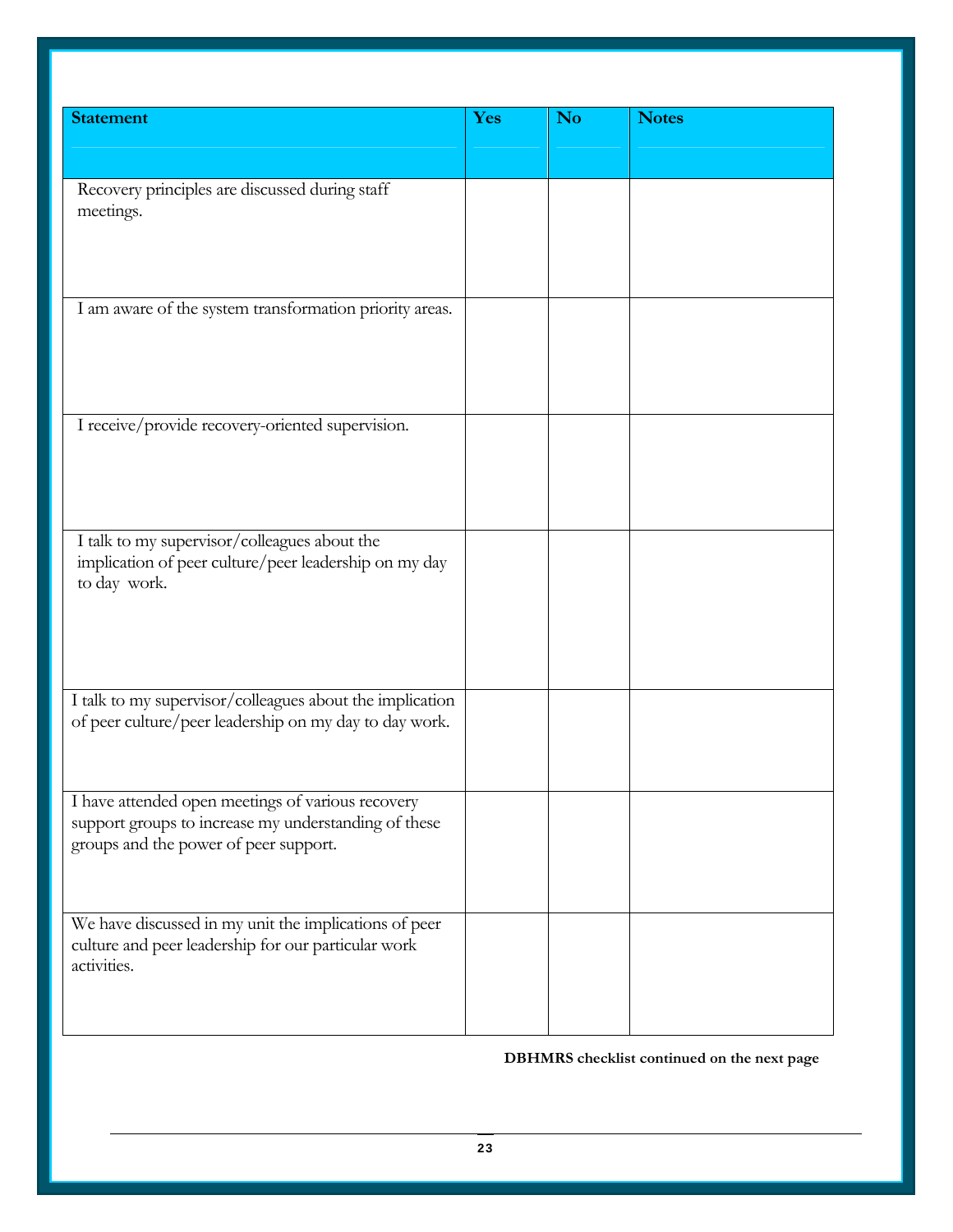| <b>Statement</b>                                                                                                                                 | Yes | <b>No</b> | <b>Notes</b> |
|--------------------------------------------------------------------------------------------------------------------------------------------------|-----|-----------|--------------|
| We have identified and altered procedures/regulations<br>that might pose obstacles to effective peer culture and<br>peer leadership development. |     |           |              |
| We utilize resources and external consultants to<br>develop more recovery oriented policies and<br>procedures.                                   |     |           |              |
|                                                                                                                                                  |     |           |              |

**End of DBHMRS Checklist**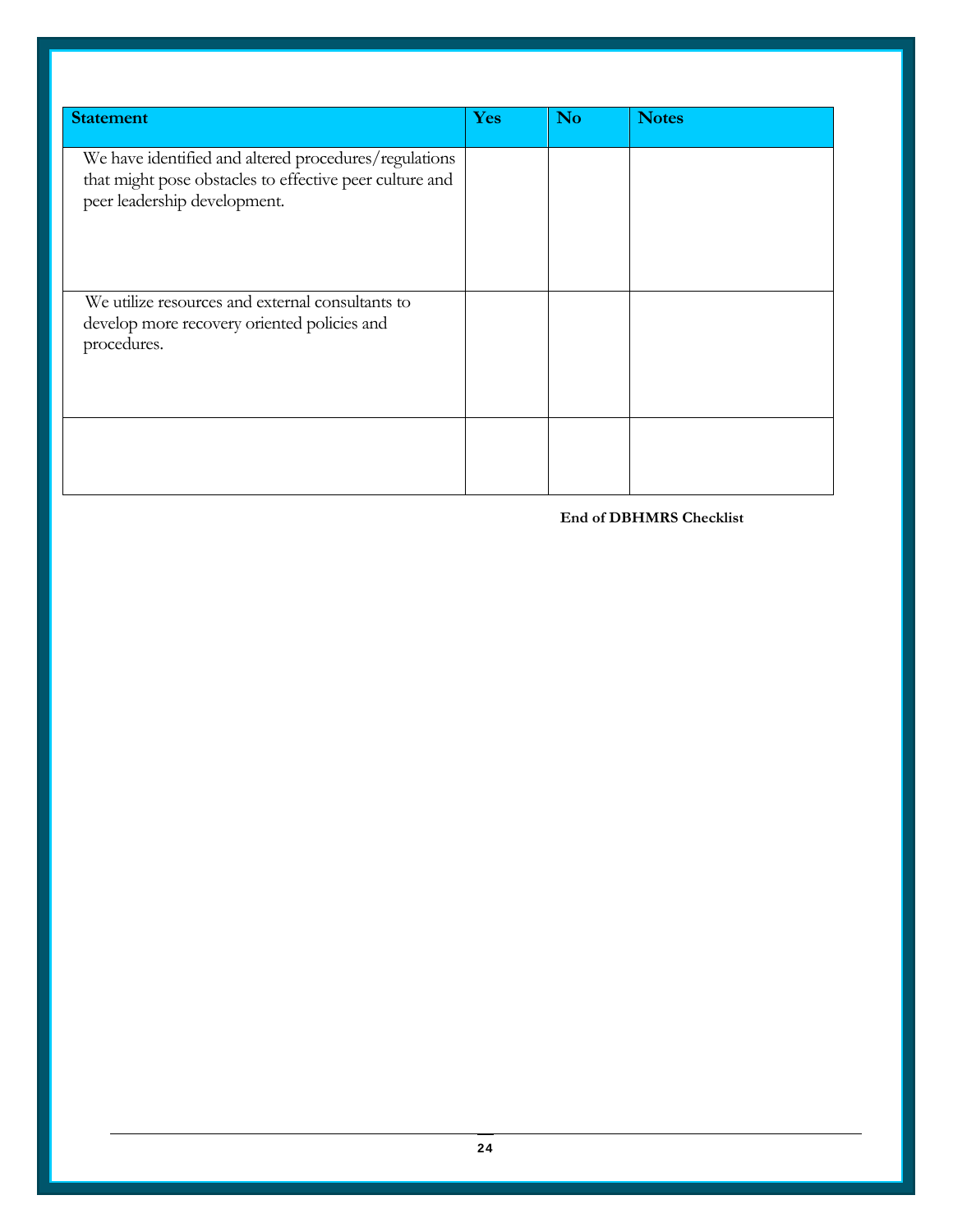

#### **Online Resources**

- ♦ The Institute for Recovery and Community Integration Register here for peer specialist and supervisor forums Library has Peer Support articles and research available through PDF files. www.mhrecovery.org
- National Consumer's Self Help Clearinghouse CPS can obtain many tools useful to the delivery of peer support. For example: guides for developing self-help groups. www.mhselfhelp.org/
- ♦ Phillyfunguide.com
- www.ProAct.org
- UPENN Collaborative on Community Integration Regional Rehabilitation and Training Center Promoting Community Integration of individuals with Psychiatric Disabilities Mark Salzer, Director Issue links to Peer Support. Contact Mark Salzer for research related to efficacy and outcome. www.upennrrtc.org/issues/issue\_peersupport.html
- ♦ Advertising a new publication written by Mary Ellen Copeland and Shery Mead on WRAP and Peer Support Online access to Mary Ellen Copeland articles. www.copelandcenter.com Online PDF files of all Mental Health Recovery Newsletter issues. Announcements of upcoming trainings. Copeland Center for Wellness and Recovery Steve Parklington, Executive Director www.mentalhealthrecovery.com/articles.html

 **Resource List continued on the next page**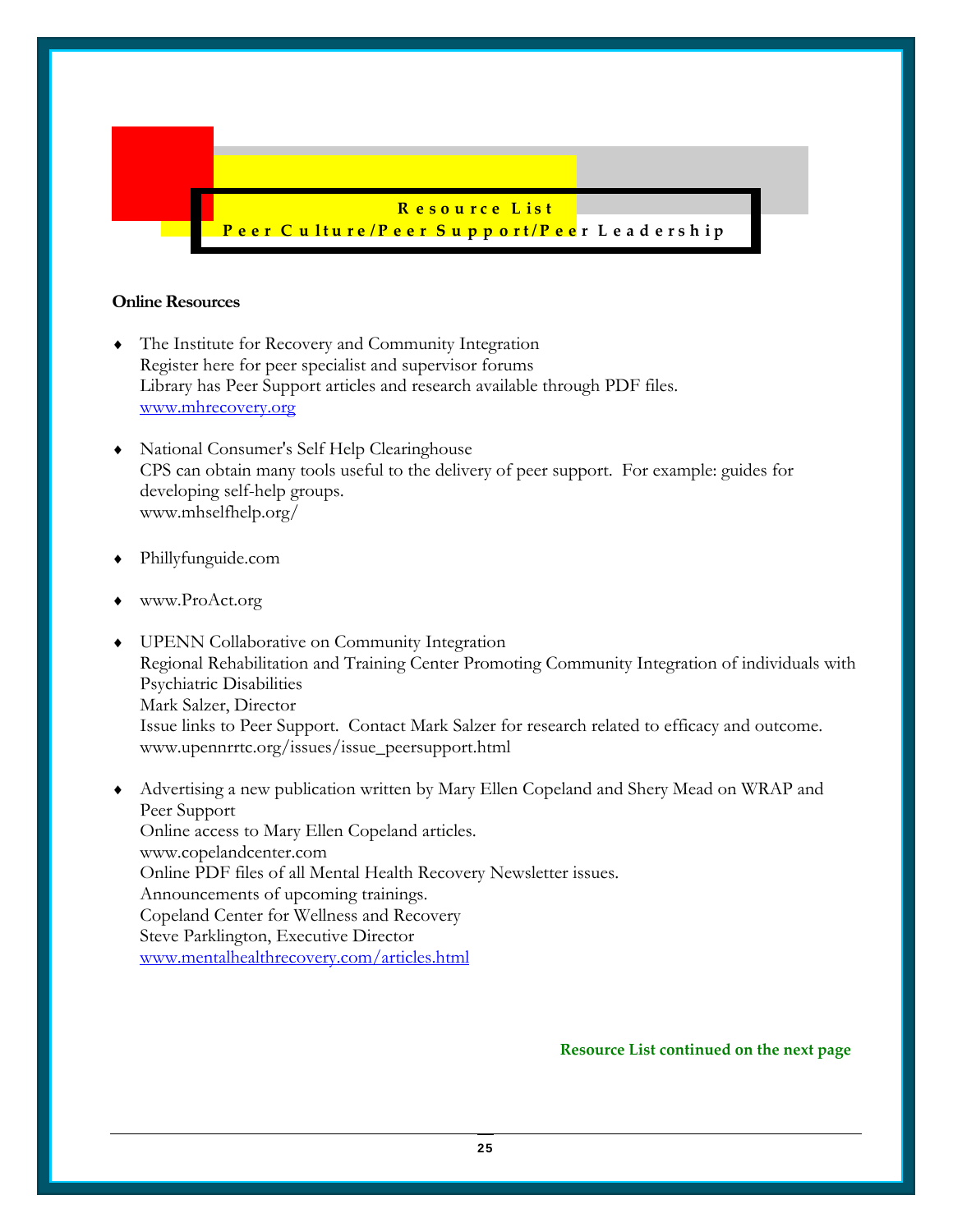- National Consumer Empowerment Center Daniel B. Fisher, Executive Director General recovery topics. Articles by Fisher and Deegan available on-line. Search peer support for listings of 46 articles. www.power2u.org
- ♦ Shery Mead's web site. Contains advertisement of her new book on peer support as an alternative approach that includes peer support models. Also articles available online. www.mentalhealthpeers.com
- SAMHSA kits peer support not currently available. Search site for peer support mentalhealth.samhsa.gov
- ♦ National Research and Training Center on Psychiatric Disabilities University of Illinois at Chicago Peer Support Outcomes Protocol www.cmhsrp.uic.edu/nrtc
- ♦ Best Practice Guide for Consumer Operated Services: www.bhrm.org/guidelines/salzer.pdf

#### **Articles**

Davidson, L., Harding, C.M. & Spaniol, L. (2005). *Recovery from severe mental illnesses: Research evidence and im-plications for practice*. Boston, MA: Center for Psychiatric Rehabilitation of Boston University.

 Davidson, L., O'Connell, M., Tondora, J., Staeheli, M.R. & Evans, A.C. (2005). Recovery in serious mental illness: A new wine or just a new bottle? *Professional Psychology: Research and Practice,* 36(5), 480-487.

Deegan, P.E. (1992). The independent living movement and people with psychiatric disabilities: Taking back control over our own lives. *Psychosocial Rehabilitation Journal, 15*(3), 3-19.

Deegan, P.E. (1993). Recovering our sense of value after being labeled mentally ill. *Journal of Psychosocial Nursing, 31*(4), 7-11.

Deegan, P.E. (1996). Recovery as a journey of the heart. *Psychiatric Rehabilitation Journal, 19*, 91-97.

Jacobson, N. & Greenley, J.R. (2001). What is recovery? A conceptual model and explication. *Psychiatric Services*, 52(4), 482-485.

#### **Resource List Continued on the next page**